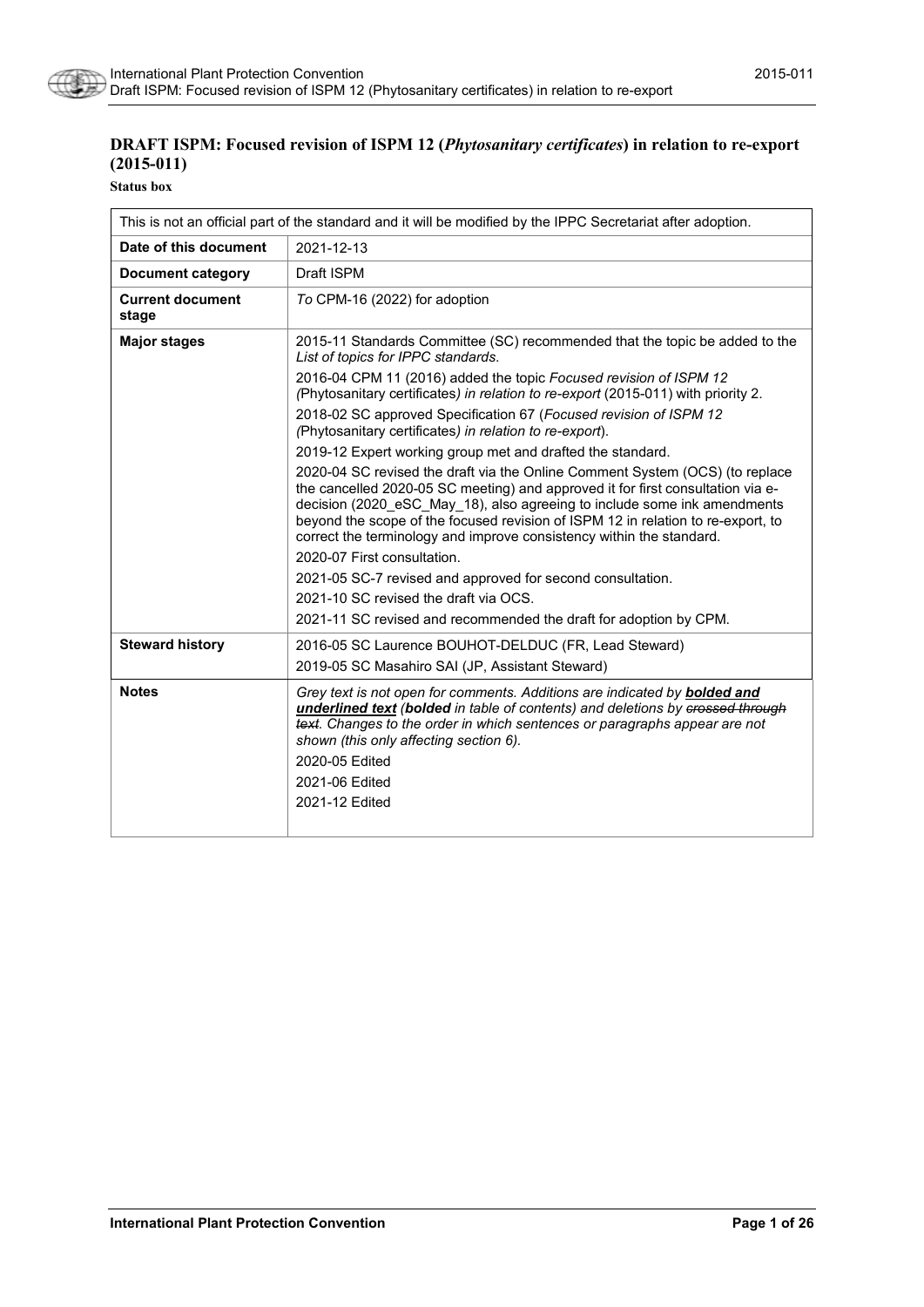# **CONTENTS**

| 1. |              |                                                                                               |  |
|----|--------------|-----------------------------------------------------------------------------------------------|--|
|    | 1.1          |                                                                                               |  |
|    | 1.2          |                                                                                               |  |
|    | 1.3          |                                                                                               |  |
|    | 1.4          |                                                                                               |  |
|    | 1.5          |                                                                                               |  |
|    | 1.6          |                                                                                               |  |
| 2. |              |                                                                                               |  |
|    | 2.1          |                                                                                               |  |
|    | 2.2          |                                                                                               |  |
|    | 2.3          |                                                                                               |  |
| 3. |              | Considerations for iImporting cCountries and NPPOs iIssuing pPhytosanitary cCertificates8     |  |
|    | 3.1          |                                                                                               |  |
|    | 3.1.1        |                                                                                               |  |
|    | 3.1.2        |                                                                                               |  |
|    | 3.2          | Phytosanitary Import requirements for the preparation and issuance of phytosanitary           |  |
| 4. |              | Specific cConsiderations for the pPreparation and iIssuance of pPhytosanitary cCertificates10 |  |
| 5. |              | Guidelines and rRequirements for cCompleting sSections of a pPhytosanitary cCertificate for   |  |
| 6. |              |                                                                                               |  |
|    | 6.1          | Considerations for issuing a phytosanitary certificate for re-export 16                       |  |
|    | 6.1.1        | Examination of the phytosanitary import requirements of the country of destination            |  |
|    |              |                                                                                               |  |
|    | 6.1.2        | Repacking, reloading, storing, splitting or combining consignments                            |  |
|    | 6.1.3<br>6.2 | Considerations for issuing a phytosanitary certificate for export in certain re-export        |  |
|    |              |                                                                                               |  |
|    | 6.3          |                                                                                               |  |
|    |              |                                                                                               |  |
|    |              |                                                                                               |  |
|    |              |                                                                                               |  |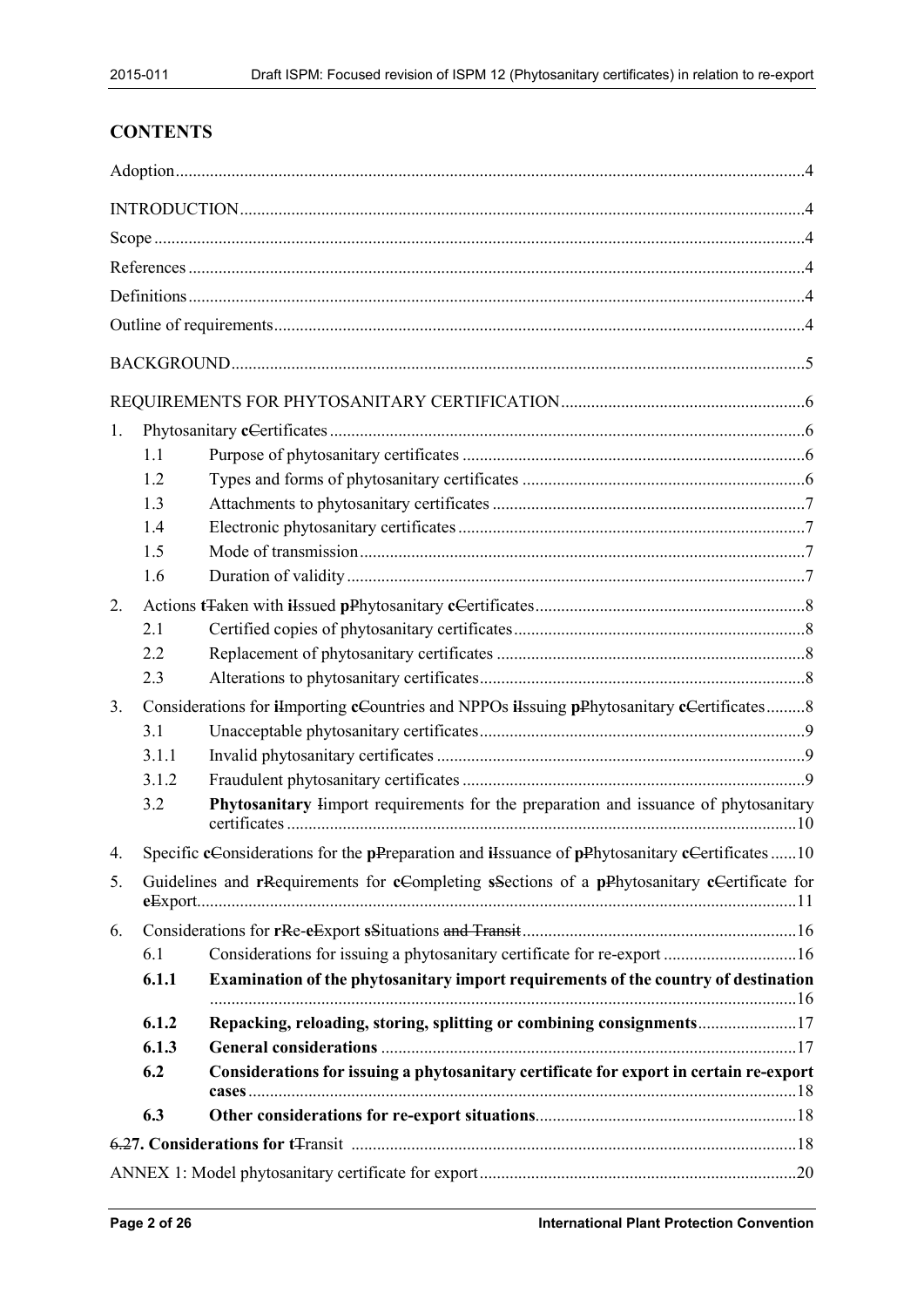|    |     | APPENDIX 1: Electronic phytosanitary certificates, information on standard XML schemas and    |  |
|----|-----|-----------------------------------------------------------------------------------------------|--|
|    |     |                                                                                               |  |
| 1. |     |                                                                                               |  |
| 2. |     |                                                                                               |  |
|    | 2.1 |                                                                                               |  |
|    | 2.2 |                                                                                               |  |
|    | 2.3 |                                                                                               |  |
|    | 2.4 |                                                                                               |  |
|    | 2.5 |                                                                                               |  |
|    | 2.6 |                                                                                               |  |
| 3. |     |                                                                                               |  |
| 4. |     |                                                                                               |  |
|    | 4.1 | Electronic phytosanitary certificate for re-export with original phytosanitary certificate    |  |
|    | 4.2 | Electronic phytosanitary certificate for re-export with original phytosanitary certificate in |  |
|    | 4.3 | Paper phytosanitary certificate for re-export with original phytosanitary certificate in      |  |
| 5. |     |                                                                                               |  |
|    | 5.1 |                                                                                               |  |
|    | 5.2 |                                                                                               |  |
|    | 5.3 |                                                                                               |  |
|    | 5.4 |                                                                                               |  |
| 6. |     |                                                                                               |  |
|    |     |                                                                                               |  |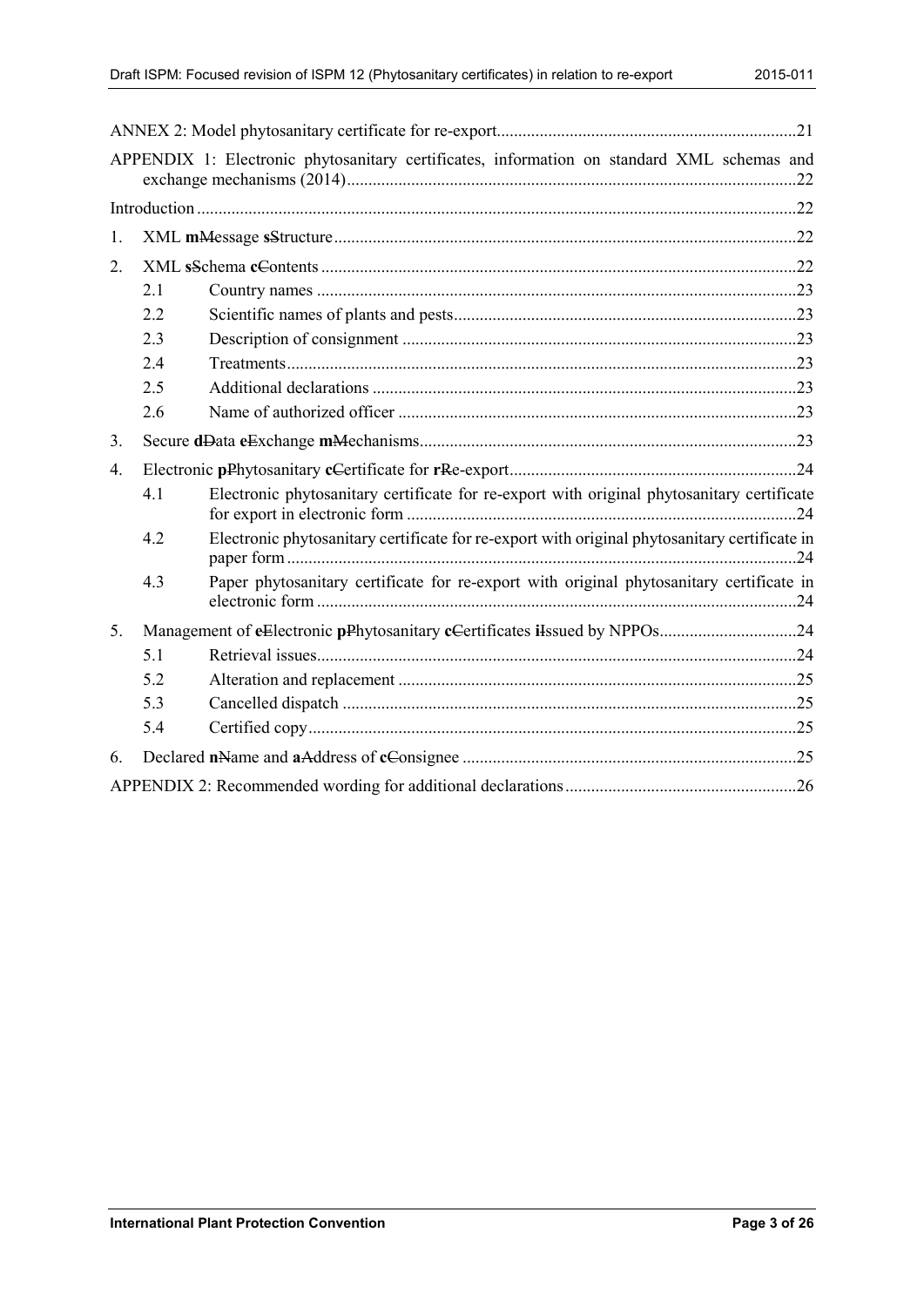### <span id="page-3-0"></span>**Adoption**

This standard was first adopted by the Third Session of the Interim Commission on Phytosanitary Measures in April 2001 as *Guidelines for phytosanitary certificates*. The first revision of the standard was adopted by the Sixth Session of the Commission on Phytosanitary Measures in March 2011 as the **present standard**. The revised Appendix 1 was adopted by the Ninth Session of the Commission on Phytosanitary Measures in April 2014.

[Text to this paragraph will be added following adoption].

# <span id="page-3-1"></span>**INTRODUCTION**

### <span id="page-3-2"></span>**Scope**

This standard provides the requirements and guidelines for the preparation and issuance of phytosanitary certificates<sup>[1](#page-3-6)</sup> (phytosanitary certificates for export and phytosanitary certificates for re-export).<sup>1</sup>

Specific guidance on requirements and components of a phytosanitary certification system to be established by national plant protection organizations (NPPOs) is provided in ISPM 7 (*Phytosanitary certification system*).

### <span id="page-3-3"></span>**References**

The present standard refers to International Standards for Phytosanitary Measures (ISPMs). ISPMs are available on the International Phytosanitary Portal (IPP) at [https://www.ippc.int/core](https://www.ippc.int/core-activities/standards-setting/ispms)[activities/standards-setting/ispms.](https://www.ippc.int/core-activities/standards-setting/ispms)

**IPPC**. International Plant Protection Convention. Rome, IPPC, FAO.

# <span id="page-3-4"></span>**Definitions**

Definitions of phytosanitary terms used in this standard can be found in ISPM 5 (*Glossary of phytosanitary terms)*.

### <span id="page-3-5"></span>**Outline of requirements**

Phytosanitary certification is used to attest that consignments meet phytosanitary import requirements and is undertaken by an NPPO. A phytosanitary certificate for export or for re-export can be issued only by a public officer who is technically qualified and duly authorized by an NPPO.

A phytosanitary certificate for export is usually issued by the NPPO of the country where the plants, plant products or **other** regulated articles were grown or processed. A phytosanitary certificate for reexport is issued by the NPPO of the country of re-export (a country where the commodity has not been grown or processed **to change its nature**) when the consignment has not been subjected to the risk of infestation **or contamination by pests regulated by the country of destination** and complies with **meets** the phytosanitary import requirements of the importing **that** country, and the original phytosanitary certificate or a certified copy **of the phytosanitary certificate (hereafter referred to as a "certified copy")** is available.

NPPOs shall use the model phytosanitary certificates of the IPPC.

<span id="page-3-6"></span><sup>&</sup>lt;sup>1</sup> The IPPC refers to a "phytosanitary certificate" for export purposes and a "phytosanitary certificate for re-export" for re-export purposes. In order to keep the use of these terms simple and clear in this standard "phytosanitary certificate for export" and "phytosanitary certificate for re-export" are used. The term "phytosanitary certificates" (plural) is used to cover both types of certificate.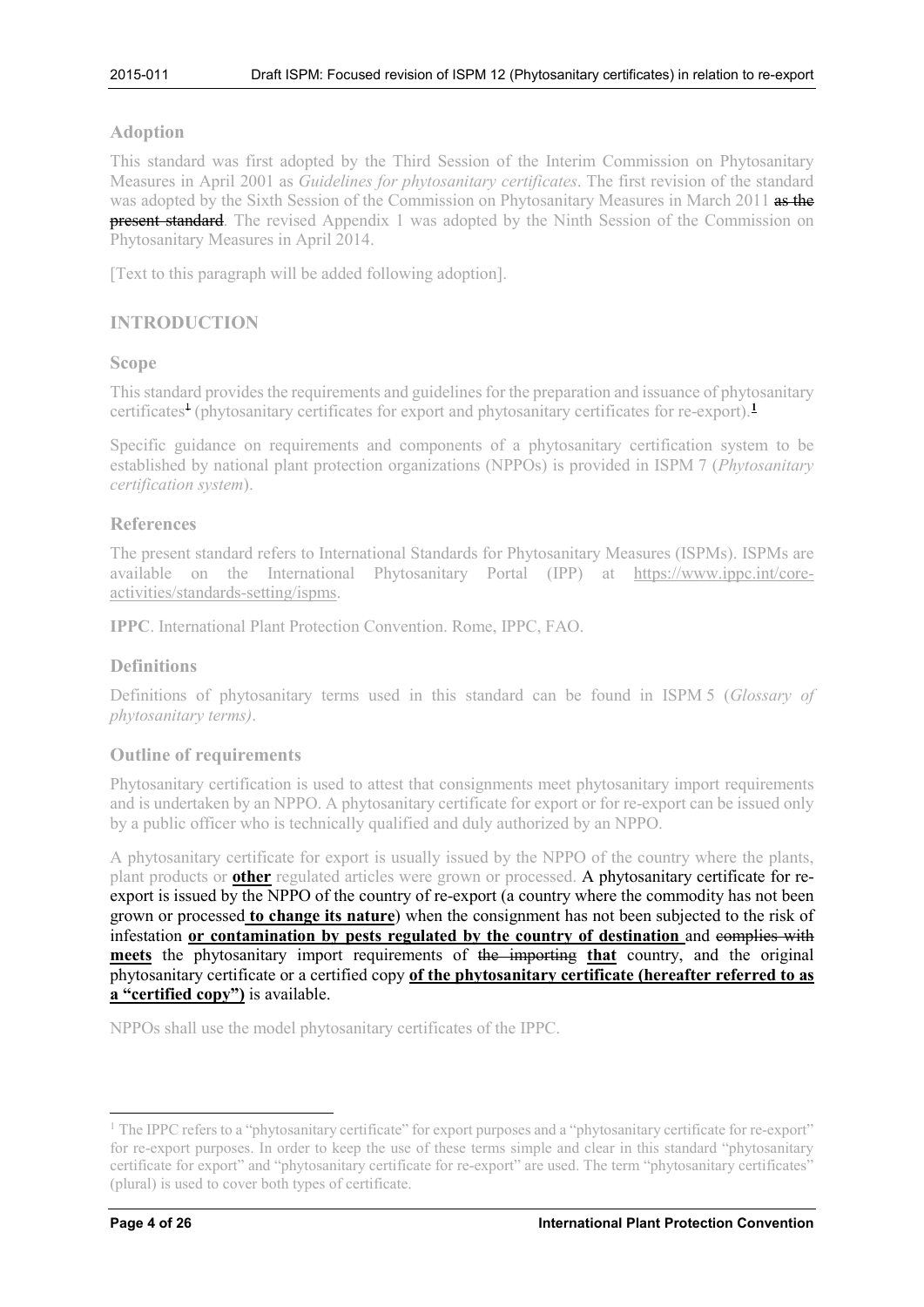Where the required phytosanitary information exceeds the space available on the phytosanitary certificates, an attachment may be added with this information.

Phytosanitary certificates should accompany the consignment or may be transmitted by mail or other means, or where agreed between countries, NPPOs may use electronic phytosanitary certificates, using standardized language, structure of the message and exchange protocols.

Phytosanitary certificates may have a limited duration of validity. The NPPO of the exporting country or the importing country may make relevant stipulations.

Specific procedures should be followed in the case of replacement phytosanitary certificates, certified copies of phytosanitary certificates, and alterations to phytosanitary certificates. Invalid or fraudulent phytosanitary certificates should not be accepted.

Special **Specific** consideration is given to situations of re-export, particularly when **the country of reexport does not require** the issuance of a phytosanitary certificate for **importing** the **commodity** export is not required by the country of re-export and when **but the country of destination requires that** specific phytosanitary measures **have been applied** need to be conducted in the country of origin. **[2](#page-4-1)**

### <span id="page-4-0"></span>**BACKGROUND**

Phytosanitary certification is used to attest that consignments meet phytosanitary import requirements and is applied to most plants, plant products and other regulated articles that are traded internationally. Phytosanitary certification contributes to the protection of plants, including cultivated and uncultivated/unmanaged plants and wild flora (including aquatic plants), habitats and ecosystems in the importing countries. Phytosanitary certification also facilitates international trade in plants, plant products and other regulated articles by providing an internationally agreed document and related procedures.

Article V.2(a) of the IPPC stipulates how phytosanitary certificates should be issued:

Inspection and other related activities leading to issuance of phytosanitary certificates shall be carried out only by or under the authority of the official national plant protection organization. The issuance of phytosanitary certificates shall be carried out by public officers who are technically qualified and duly authorized by the official national plant protection organization to act on its behalf and under its control with such knowledge and information available to those officers that the authorities of importing contracting parties may accept the phytosanitary certificates with confidence as dependable documents.

[See also ISPM 7]

This was clarified at the FAO Conference in 1997 during adoption of the 1997 revision of the IPPC: "It is understood that … 'public officers who are technically qualified and duly authorized by the national plant protection organization' include officers from the national plant protection organization". "Public" in this context means employed by a level of government, not by a private company. "Include officers from the national plant protection organization" means that the officer may be directly employed by the NPPO, but does not have to be directly employed by the NPPO.

The IPPC also states requirements for the use of model phytosanitary certificates (in Article V.3):

Each contracting party undertakes not to require consignments of plants or plant products or other regulated articles imported into its territories to be accompanied by phytosanitary certificates inconsistent with the models set out in the Annex to this Convention. Any requirements for additional declarations shall be limited to those technically justified.

<u>.</u>

<span id="page-4-1"></span>**<sup>2</sup> In this standard, except where stated otherwise, the requirements set out for issuing a phytosanitary certificate for re-export consider only a country of origin (issuing a phytosanitary certificate for export), a country of re-export (issuing a phytosanitary certificate for re-export) and a country of destination.**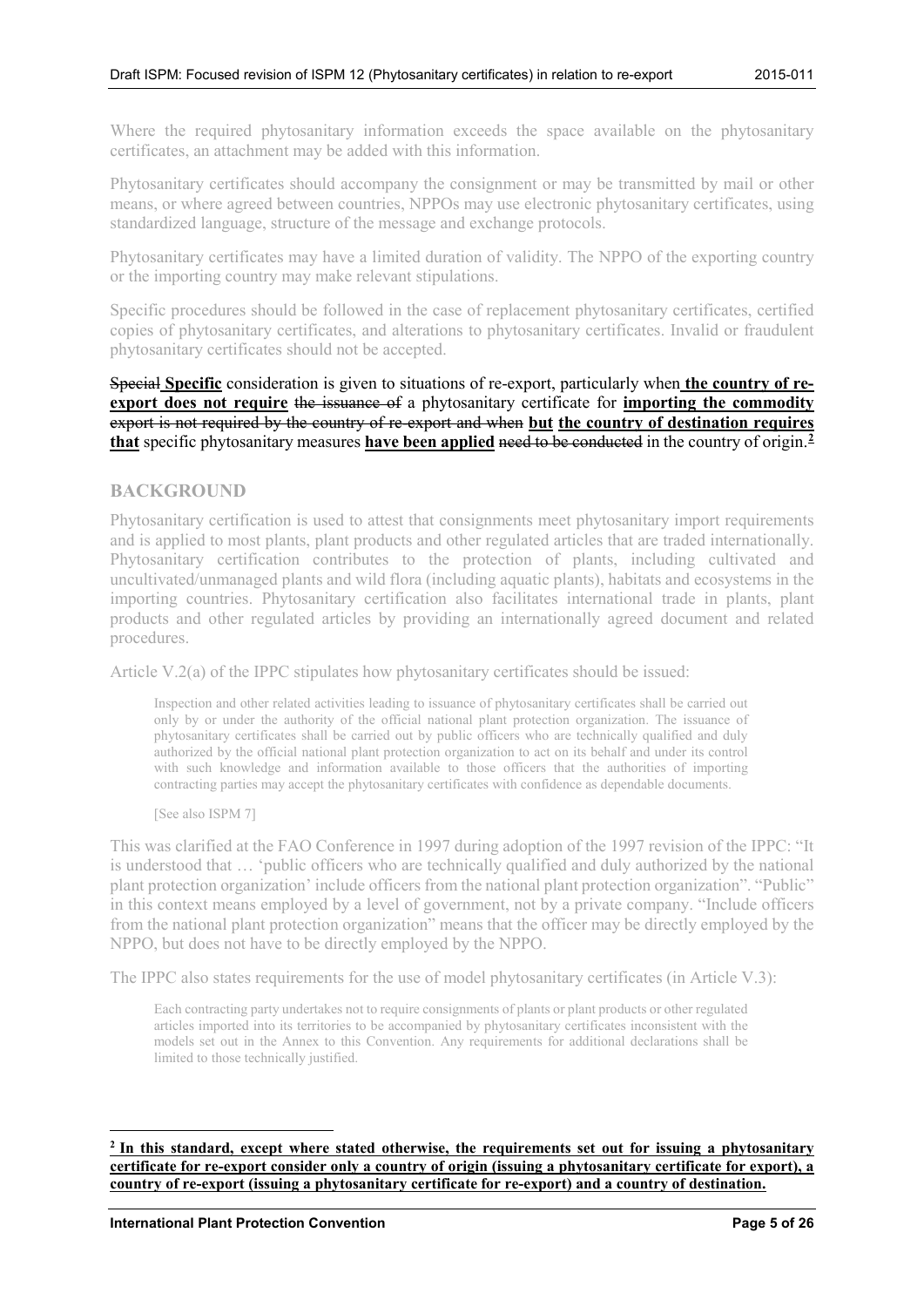# <span id="page-5-0"></span>**REQUIREMENTS FOR PHYTOSANITARY CERTIFICATION**

# <span id="page-5-1"></span>**1. Phytosanitary cCertificates**

# <span id="page-5-2"></span>**1.1 Purpose of phytosanitary certificates**

Phytosanitary certificates are issued to attest that plants, plant products or other regulated articles meet the phytosanitary import requirements of importing countries and are in conformity with the certifying statement. Phytosanitary certificates may also be issued to support re-export certification to other countries. Phytosanitary certificates should be issued only for these purposes.

## <span id="page-5-3"></span>**1.2 Types and forms of phytosanitary certificates**

In the Annex to the IPPC, there are two types of certificates: a "phytosanitary certificate" (see Annex 1 of this standard) for export purposes and a "phytosanitary certificate for re-export" (see Annex 2 of this standard) for re-export purposes<sup>2</sup>.<sup>[3](#page-5-4)</sup>

A phytosanitary certificate for export is usually issued by the NPPO of the country of origin. A phytosanitary certificate for export describes the consignment and, through a certifying statement, additional declarations and treatment records, declares that the consignment meets phytosanitary import requirements. A phytosanitary certificate for export may also be issued in certain re-export situations for plants, plant products and other regulated articles originating in countries other than the country of re-export if compliance with the phytosanitary import requirements can be attested by the country of reexport (e.g. by inspection).

A phytosanitary certificate for re-export may be issued by the NPPO of the re-exporting country in the case where the commodity in the consignment was not grown or processed to change its nature in that country and only where an original phytosanitary certificate for export or a certified copy is available. The phytosanitary certificate for re-export provides the link to a **the** phytosanitary certificate issued in a **the** country of export and takes into account any changes in **the pest risk associated with the consignment** phytosanitary status that may have occurred in the country of re-export.

Procedures for managing the issuance of the two types of phytosanitary certificates and the systems that ensure their legitimacy are the same.

According to Article V.2(b) of the IPPC, the IPPC model phytosanitary certificates provide standardized wording that shall be followed for the preparation of phytosanitary certificates. The standardization of the phytosanitary certificates is necessary to ensure consistency, that they are easily recognized, and that essential information is reported. NPPOs are encouraged to use a single format for their phytosanitary certificates for export and a single format for phytosanitary certificates for re-export and to place a sample of the phytosanitary certificates' format on the International Phytosanitary Portal (IPP) (https://www.ippc.int) in a manner that prevents falsification.

Phytosanitary certificates can be in paper form or, where it is accepted by the NPPO of the importing country, in electronic form.

Electronic phytosanitary certificates are the electronic equivalent of the wording and data of phytosanitary certificates in paper form, including the certifying statement, transmitted by authenticated and secure electronic means from the NPPO of the exporting country to the NPPO of the importing country. Electronic phytosanitary certification does not constitute text processing or other electronic generation of paper forms, which are then distributed non-electronically. Nor is it the transfer of an electronic version of the paper certificate (e.g. through e-mail).

<span id="page-5-4"></span><sup>&</sup>lt;sup>3</sup> See Scope, footnote 1, concerning terminology.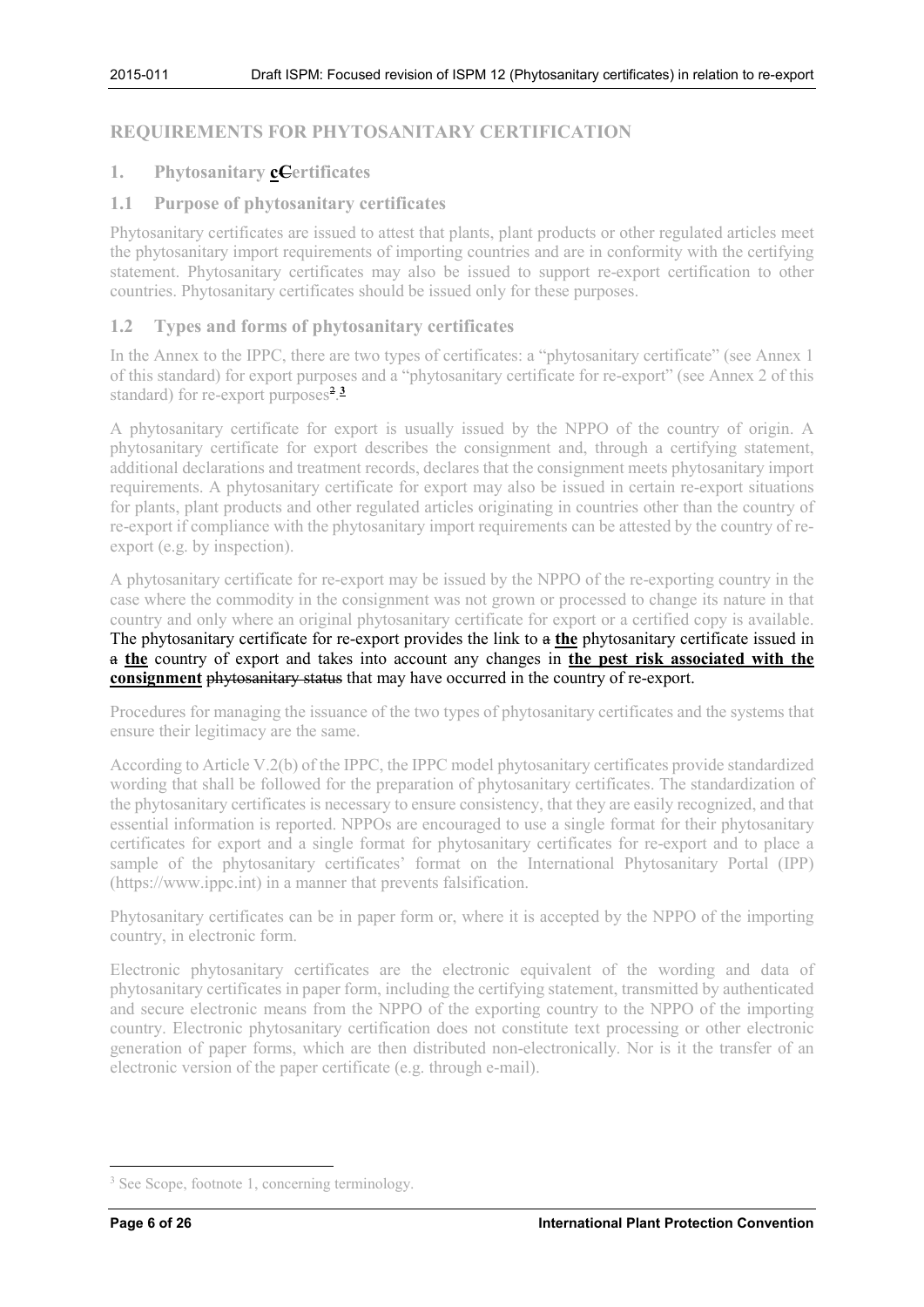NPPOs should apply safeguards against falsification of paper phytosanitary certificates, for example special papers, watermarks or special printing. When electronic certification is used, appropriate safeguards should also be applied.

Phytosanitary certificates are not valid until all requirements have been met and they are dated, signed and stamped, sealed, marked or completed electronically by the NPPO of the exporting or re-exporting country.

# <span id="page-6-0"></span>**1.3 Attachments to phytosanitary certificates**

If the information required to complete phytosanitary certificates exceeds the available space on the form, an attachment may be added. The information in the attachment should only include what is required on the phytosanitary certificates. All pages of attachments should bear the number of the phytosanitary certificates and should be dated, signed and stamped in the same manner as required for the phytosanitary certificates. Phytosanitary certificates should refer to any attachments in the appropriate section. If an attachment has more than one page, the pages should be numbered and the number of pages indicated on the phytosanitary certificates. Other documents such as the Convention on International Trade in Endangered Species (CITES) certificates may accompany the consignment along with the phytosanitary certificate, but such documents should not be considered attachments to the phytosanitary certificates nor should they be referenced on the phytosanitary certificate.

# <span id="page-6-1"></span>**1.4 Electronic phytosanitary certificates**

Electronic phytosanitary certificates may be issued where accepted by the NPPO of the importing country.

When using electronic phytosanitary certificates NPPOs should develop systems that generate certificates using standardized language, message structure and exchange protocols. Appendix 1 provides guidance on standardized language, message structure and exchange protocols.

Electronic phytosanitary certificates may be used subject to the following provisions:

- The mode of issue, transmission and level of security is acceptable to the NPPO of the importing country and if relevant to NPPOs of other countries involved.
- The information provided is consistent with the IPPC model phytosanitary certificates.

The purpose of phytosanitary certification under the IPPC is realized.

The identity of the issuing NPPO can be adequately established and authenticated.

# <span id="page-6-2"></span>**1.5 Mode of transmission**

Phytosanitary certificates should accompany the consignments for which they have been issued. Phytosanitary certificates may also be transmitted separately by mail or other means if accepted by the NPPO of the importing country. In the case of electronic phytosanitary certificates, they should be directly available to the relevant NPPO officials. In all cases, phytosanitary certificates should be available to the NPPO of the importing country upon the consignment's arrival.

# <span id="page-6-3"></span>**1.6 Duration of validity**

The phytosanitary security of consignments may be lost after issuance of phytosanitary certificates and therefore the NPPO of the exporting or re-exporting country may decide to restrict the duration of the validity of phytosanitary certificates after issuance and prior to export.

The NPPO of the exporting or re-exporting country may assess the situation and define an appropriate period of validity before export occurs, taking into account the likelihood of the consignment becoming infested or contaminated prior to export or re-export. Such likelihood may be affected by packaging (sealed carton or loose packing) and storage environment (open air or enclosed), type of commodity and conveyance, time of year and type of pests. A phytosanitary certificate for export **for which the period of validity has expired** may still be used after this period for issuing a phytosanitary certificate for re-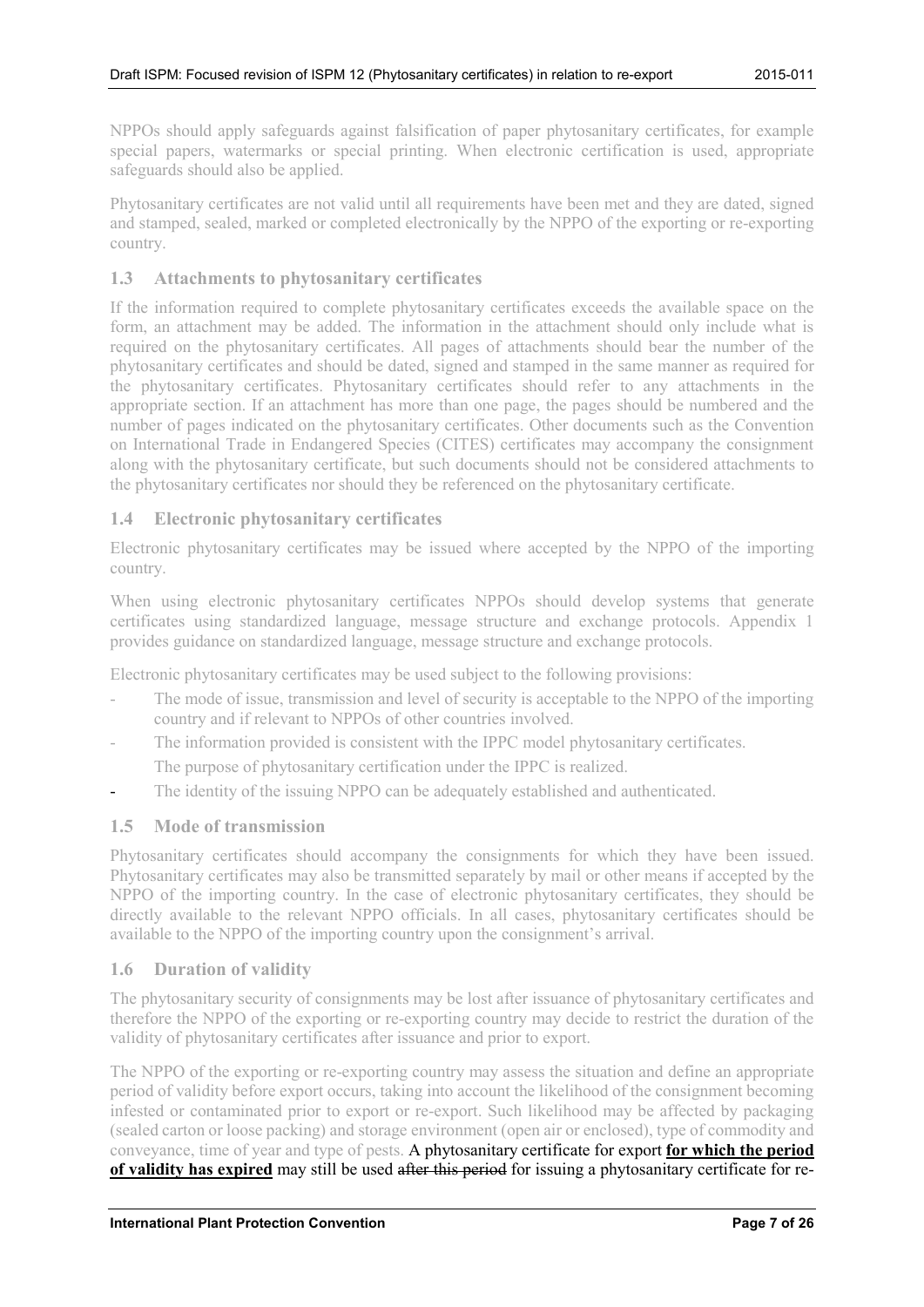### export, provided that **the consignment meets all the requirements set out in section 6.1.** the consignment has not been subjected to the risk of infestation and that the commodity still achieves the phytosanitary import requirements of the importing country.

NPPOs of importing countries may also stipulate as part of the phytosanitary import requirements the duration for which phytosanitary certificates remain valid.

# <span id="page-7-0"></span>**2. Actions tTaken with iIssued pPhytosanitary cCertificates**

# <span id="page-7-1"></span>**2.1 Certified copies of phytosanitary certificates**

A certified copy is a copy of the original of the phytosanitary certificate **for export or -re-export** that is validated (stamped, dated and countersigned) by the NPPO**,** indicating it is a true representative copy of the original phytosanitary certificate. It may be issued upon request by the exporter. It does not replace the original. Such copies are used primarily for re-export purposes.

# <span id="page-7-2"></span>**2.2 Replacement of phytosanitary certificates**

Phytosanitary certificates may be replaced at the request of an exporter for a consignment for which a phytosanitary certificate has already been issued. This should be done only in exceptional circumstances (e.g. damage to the phytosanitary certificates issued; change of addresses, country of destination or points of entry; missing or incorrect information) and should be carried out by the NPPO of the country that issued the phytosanitary certificates being replaced.

In all cases, the issuing NPPO should request exporters to return the original phytosanitary certificates and any certified copies that have already been issued for the consignments.

Other requirements concerning replacement of phytosanitary certificates include:

- Phytosanitary certificates returned for replacement should be retained by the NPPO of the issuing country and be cancelled. The new phytosanitary certificates should not have the same number as the certificate being replaced. The number of the original certificate should not be re-used.
- When previously issued phytosanitary certificates cannot be returned and have left the care and control of the NPPO (for example because they are lost or in another country), the NPPO may decide that it is appropriate to issue a replacement certificate. The new phytosanitary certificate should not have the same number as the phytosanitary certificate being replaced but should refer to it by including an additional declaration stating that "This certificate replaces and cancels phytosanitary certificate no. [*insert number*] issued on [*insert date*]".

# <span id="page-7-3"></span>**2.3 Alterations to phytosanitary certificates**

Alterations should be avoided as they may create uncertainty about the validity of phytosanitary certificates. However, if alterations are necessary, they should be made only on the original phytosanitary certificates by the issuing NPPO. Alterations should be minimal and should be stamped, dated and countersigned by the issuing NPPO.

# <span id="page-7-4"></span>**3. Considerations for iImporting cCountries and NPPOs iIssuing pPhytosanitary cCertificates**

NPPOs of importing countries may require phytosanitary certificates for regulated articles only. These are usually plants and plant products but may include articles such as empty containers, vehicles and organisms other than plants where phytosanitary measures are technically justified.

NPPOs of the importing countries should not require phytosanitary certificates for plant products that have been processed to the point where they have no potential for introducing regulated pests, or for other articles that do not require phytosanitary measures (see IPPC Article VI.2 and ISPM 32 (*Categorization of commodities according to their pest risk*)).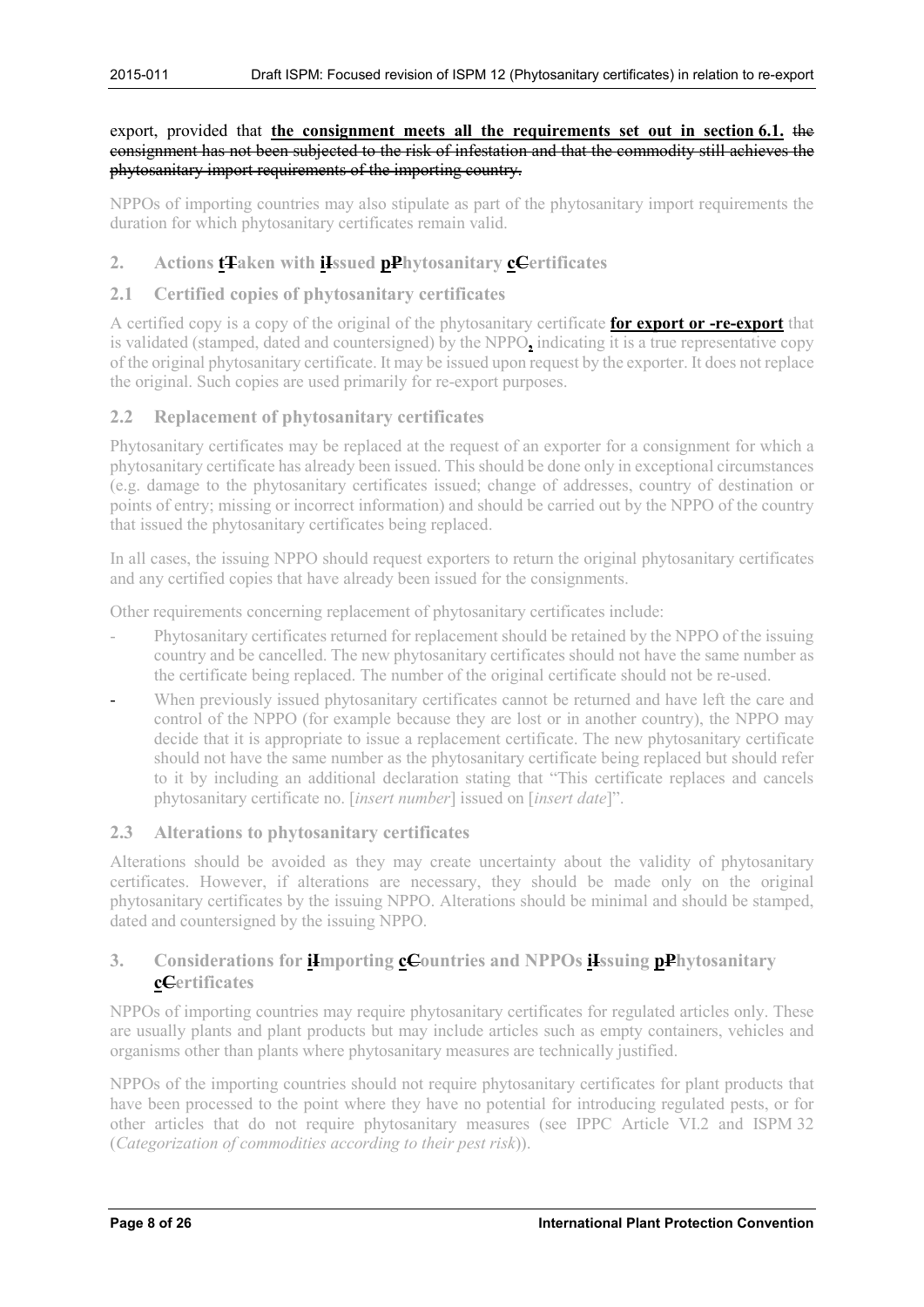NPPOs should consult bilaterally when there are differences between their views regarding the technical justification for requiring phytosanitary certificates. Requirements for phytosanitary certificates should respect the principles of transparency, non-discrimination, necessity and technical justification (see ISPM 1 (*Phytosanitary principles for the protection of plants and the application of phytosanitary measures in international trade*)).

# <span id="page-8-0"></span>**3.1 Unacceptable phytosanitary certificates**

NPPOs of importing countries should not accept phytosanitary certificates that they determine to be invalid or fraudulent. The NPPO of the declared country of issuance should be notified as soon as possible regarding unacceptable or suspect phytosanitary certificates as described in ISPM 13 (*Guidelines for the notification of non-compliance and emergency action*). Where the NPPO of the importing country suspects that phytosanitary certificates may be unacceptable, it may require the prompt cooperation of the NPPO of the exporting or re-exporting country in determining the validity or non-validity of the phytosanitary certificates. The NPPO of the exporting or re-exporting country should take corrective action where necessary and review systems for the issuance of phytosanitary certificates so as to ensure that a high level of confidence is associated with its phytosanitary certificates.

# <span id="page-8-1"></span>**3.1.1 Invalid phytosanitary certificates**

Phytosanitary certificates are invalid if, for example, they have or they are:

- incomplete or incorrect information
- false or misleading information
- conflicting or inconsistent information
- wording or information that is inconsistent with the model phytosanitary certificates
- information added by unauthorized persons
- unauthorized (not stamped, dated or countersigned) alterations or deletions
- an expired period of validity unless used as a certified copy for re-export
- illegible (e.g. badly written, damaged)
- non-certified copies
- transmitted through a mode of transfer unauthorized by the NPPO (for electronic phytosanitary certificates)
- phytosanitary certification of plants, plant products and other regulated articles prohibited for import.

These are also reasons for rejecting phytosanitary certificates or for requesting additional information.

### <span id="page-8-2"></span>**3.1.2 Fraudulent phytosanitary certificates**

Fraudulent phytosanitary certificates typically include those:

- issued on non-authorized forms
- not dated, stamped, marked or sealed, and signed by the issuing NPPO
- issued by persons who are not authorized public officers.

Fraudulent phytosanitary certificates are invalid. The NPPO issuing phytosanitary certificates should have safeguards against their falsification. In the case of electronic phytosanitary certification, safeguards against falsification are an element of the electronic certification mechanism. The NPPO of the exporting country should take corrective action when notified of a non-compliance.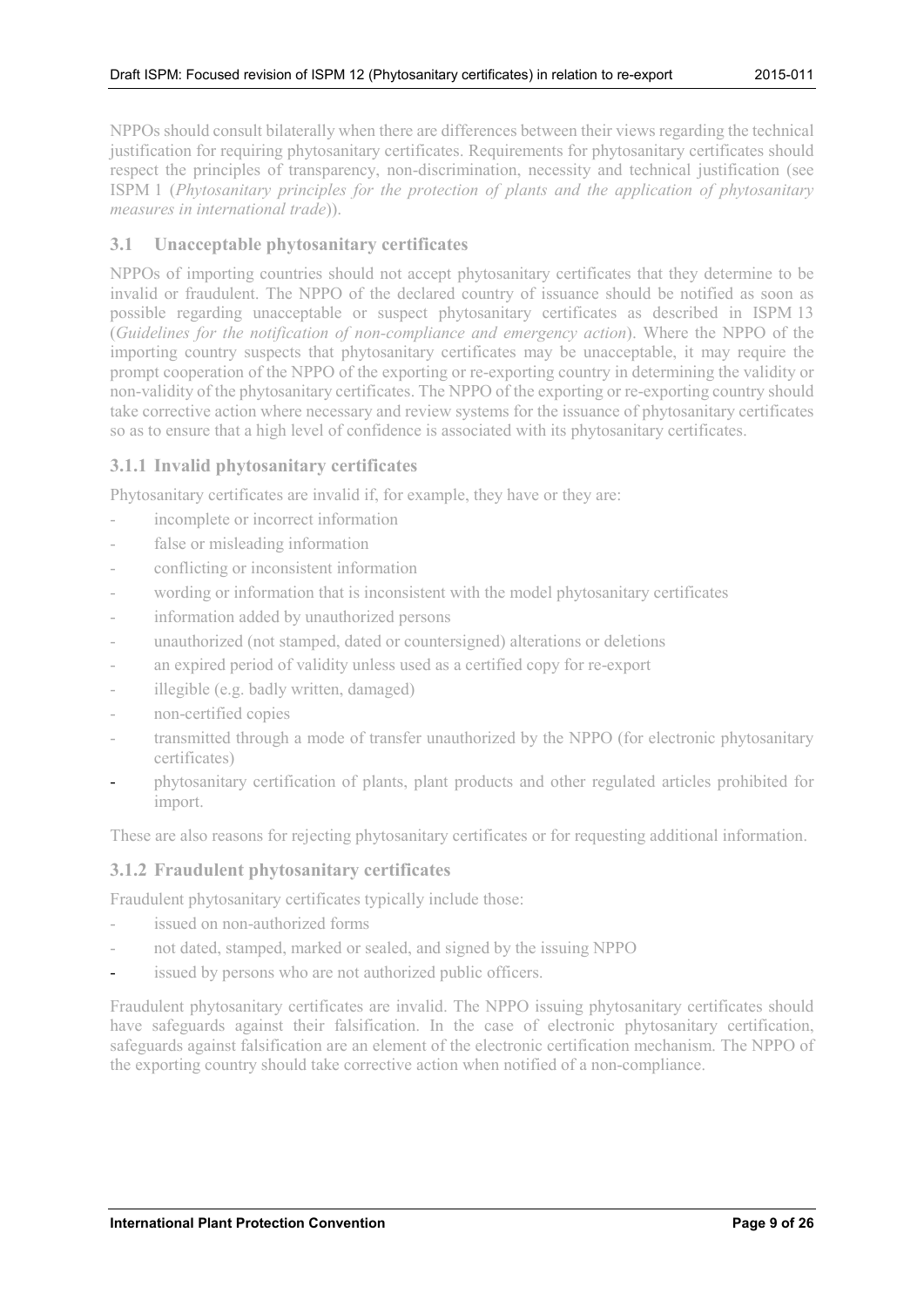# <span id="page-9-0"></span>**3.2 Phytosanitary** I**import requirements for the preparation and issuance of phytosanitary certificates**

Importing countries frequently specify **phytosanitary** import requirements that should be observed with respect to the preparation and issuance of phytosanitary certificates. Examples of what an importing country may require include:

- that phytosanitary certificates be completed in a specific language or one of its listed languages (however, countries are encouraged to accept one of the official languages of FAO, preferably English)
- the period of time allowed for issuance after inspection or treatment and the period of time between the issuance of phytosanitary certificates and the dispatch of the consignment from the exporting country
- that phytosanitary certificates be completed by typing or if handwritten, be in legible capital letters (where the language allows it)
- the units of measurement to be used in the description of the consignment and for other declared quantities.
- <span id="page-9-1"></span>**4. Specific Considerations for the Preparation and Issuance of Phytosanitary Certificates**

Phytosanitary certificates shall only be issued by public officers who are technically qualified and duly authorized by the NPPO.

### Phytosanitary certificates should only be issued if **the NPPO is confident** it is confirmed that the phytosanitary import requirements are met.

Phytosanitary certificates should contain the necessary information to clearly identify the consignment to which each relates.

Phytosanitary certificates should only contain information related to phytosanitary matters. They should not include statements related to non-phytosanitary requirements such as animal or human health matters, pesticide residues, radioactivity, commercial information (e.g. letters of credit), or quality.

To facilitate cross-referencing between phytosanitary certificates and documents not related to phytosanitary certification (e.g. letters of credit, bills of lading, CITES certificates), notes may accompany phytosanitary certificates that associate them with the identification code, symbol or numbers of the relevant documents that require cross-referencing. Such notes should be used only when necessary and should not be considered part of phytosanitary certificates.

All sections of the phytosanitary certificates should be completed. Where no entry is made, the term "None" should be entered or the line should be blocked out or a line drawn through the section to prevent unauthorized additions.

For re-export of consignments**, the NPPO of the country of re-export may need** specific information from the country of origin may be necessary **in order to ensure compliance with the phytosanitary import requirements of the country of destination.; hHowever, this may not be available on a the** phytosanitary certificate for export (e.g. lack of the specific information for the **an** additional declaration of a **is missing on the** phytosanitary certificate for export, or a phytosanitary certificate for export itself is **was** not required **at import** by the country of re-export). In such cases, if the specific phytosanitary import requirements of the country of destination cannot be met within the country of re-export, no **a** phytosanitary certificate for re-export may **should not** be issued. However, **the NPPO of the country of origin may support any subsequent re-export process as follows:** the following may apply:

Where **a** the phytosanitary certificate for export is required by the country of re-export, on request by exporters, the NPPO of the country of origin may**, upon request by the NPPO of the reexporting country or by exporters,** provide additional phytosanitary information (e.g. the results of a growing season inspection) to that required by the country of re-export. Such information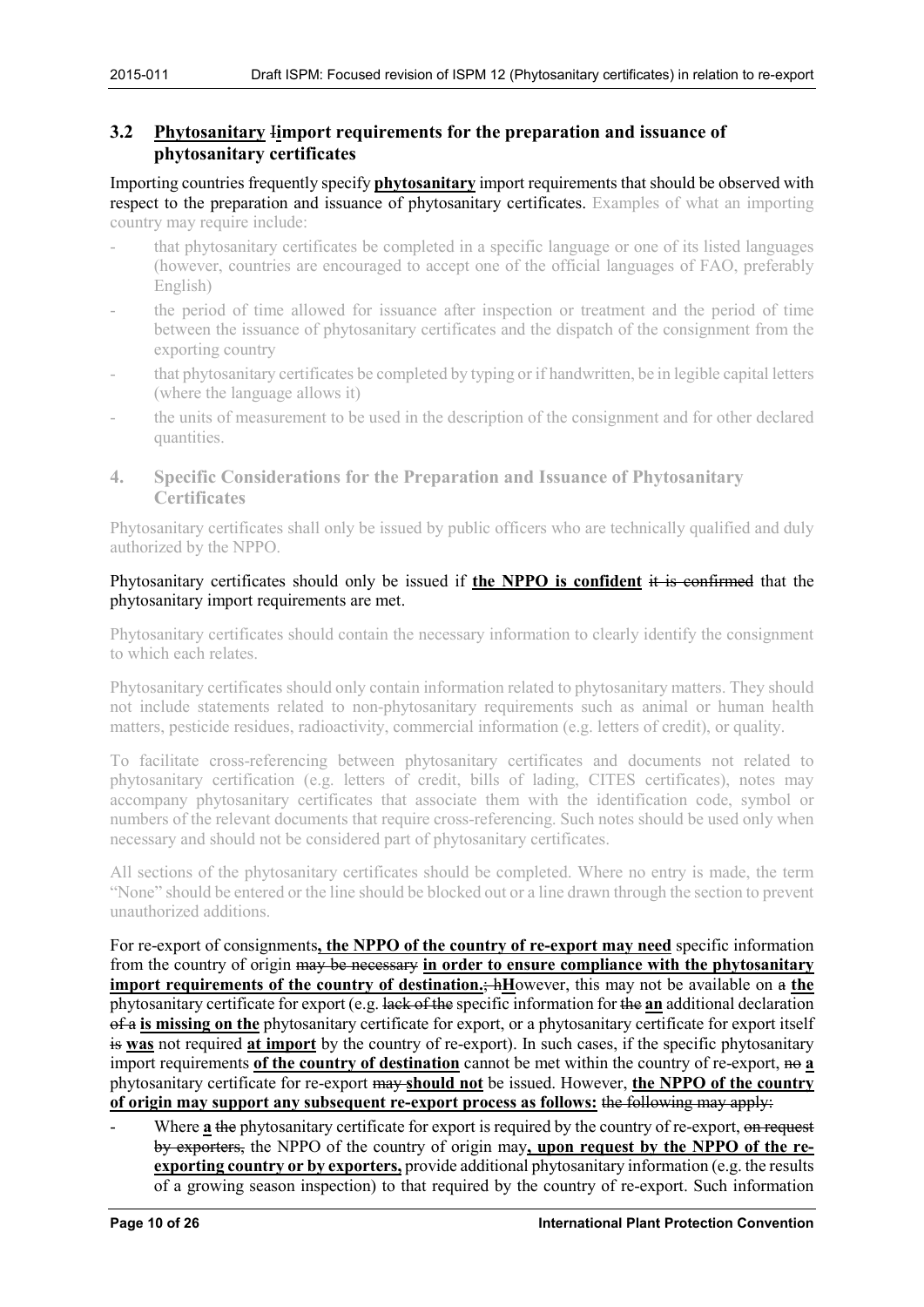may be necessary for the issuance of phytosanitary certificates for re-export. This information should be placed in the additional declaration section, under the subheading "Additional official phytosanitary information" (see section 5).

Where a phytosanitary certificate for export is not required by the country of re-export, on request from an exporter, the NPPO of the country of origin may nevertheless issue a phytosanitary certificate for export **upon request by exporters**. This would be for consignments intended for re-export to other countries in order to provide additional phytosanitary information necessary for the issuance of phytosanitary certificates for re-export.

#### In both cases above, the country of re-export should **appropriately address the considerations for reexport situations set out in section 6.** ensure that the identity of the consignment is maintained and that it has not been subjected to the risk of infestation.

Phytosanitary certificates should be issued before dispatch; however, they may also be issued after dispatch of a consignment provided that:

- the phytosanitary security of the consignment has been assured, and
- the NPPO of the exporting country has undertaken sampling, inspection and treatments necessary to satisfy phytosanitary import requirements before dispatch of the consignment.

If these criteria are not met, phytosanitary certificates should not be issued.

In the case where phytosanitary certificates are issued after dispatch, the inspection date should be indicated in the additional declaration section if required by the importing country.

# <span id="page-10-0"></span>**5. Guidelines and rRequirements for cCompleting sSections of a pPhytosanitary cCertificate for eExport**

Information on completing the sections of the phytosanitary certificate for export is provided as follows:

*Headings in bold refer to the sections of the model certificate, see model in Annex 1]*

**No. \_\_\_\_\_\_\_\_\_\_**

Each phytosanitary certificate for export should have a unique identification number, which allows for trace-back of consignments, facilitates audits and serves for record-keeping.

### **Plant Protection Organization of \_\_\_\_\_\_\_\_\_\_\_\_**

The name of the country issuing the phytosanitary certificate for export should be listed here along with the name of the NPPO.

### **TO: Plant Protection Organization(s) of \_\_\_\_\_\_\_\_\_\_\_\_**

The name of the importing country should be listed here. Where a transit country and the importing country have specific phytosanitary requirements that include the need for a phytosanitary certificate for export, the names of both countries should be listed and the transit country should be indicated. Care should be taken to ensure that the phytosanitary import or transit requirements of each country are met and appropriately indicated. In **those** cases where the consignment is imported and then re-exported to another country, the names of both countries **(i.e. the country of re-export and the country of destination)** may be inserted **by the NPPO of the exporting country**, provided **that** the phytosanitary import requirements of both countries have been met.

#### **------------------------------------------------------------------------------------------**

#### **I. Description of Consignment**

Name and address of exporter:

This information identifies the source of the consignment to facilitate its trace-back and audit by the NPPO of the exporting country. The address of the exporter should be located in the exporting country.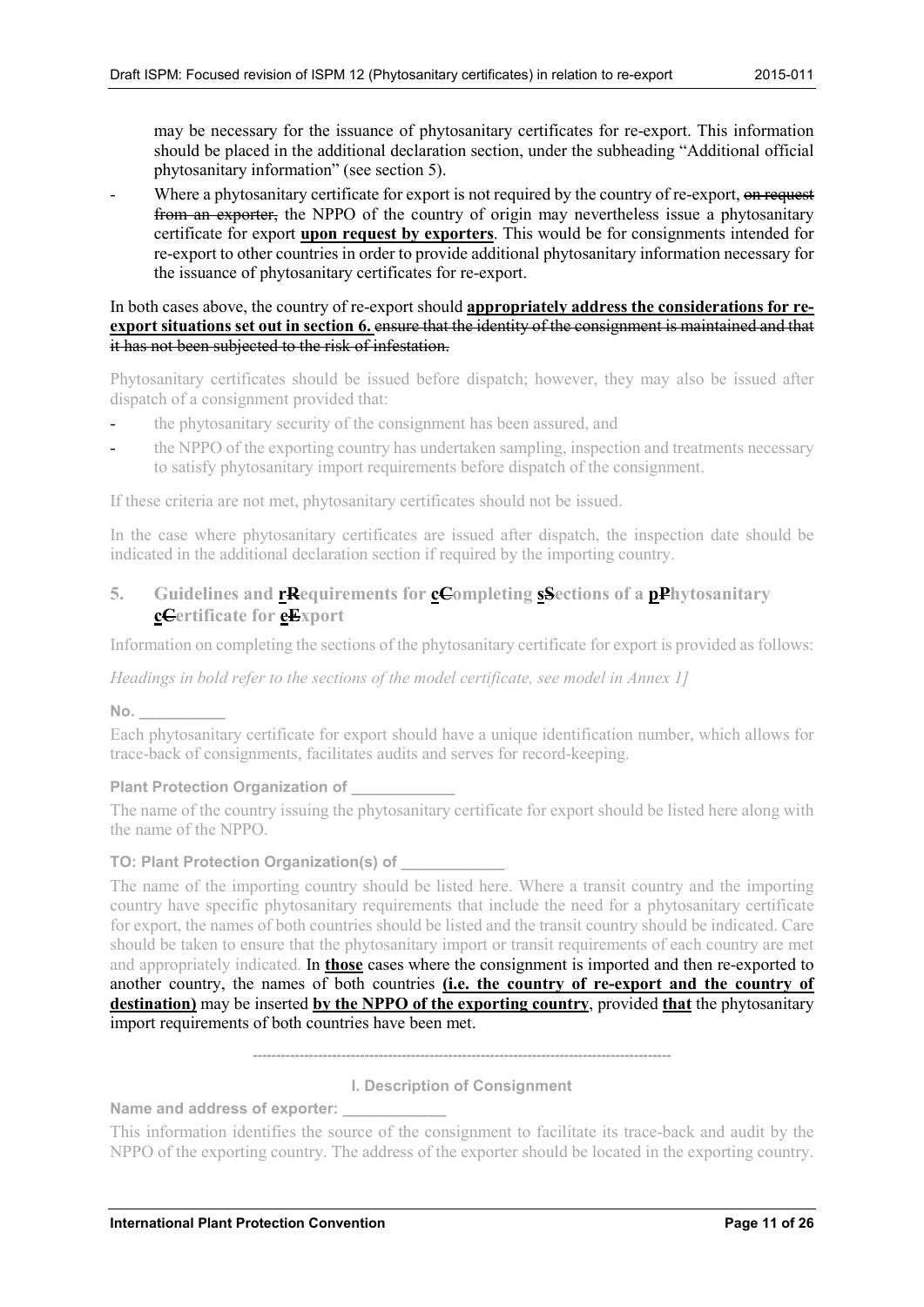The name and address of an exporter's local agent or shipper should be used where an international company with a foreign address is the exporter.

#### **Declared name and address of consignee: \_\_\_\_\_\_\_\_\_\_\_\_**

The name and address inserted here should be in sufficient detail to enable the NPPO of the importing country to confirm the identity of the consignee and, where necessary, to be able to conduct trace-back of non-compliant imports. Where the consignee is not known, "To order" may be used if the NPPO of the importing country permits the use of the term and accepts any associated risks. The importing country may require that the address of a consignee be a location in the importing country.

#### **Number and description of packages: \_\_\_\_\_\_\_\_\_\_\_\_**

The number of packages and their description should be included. Sufficient detail should be included in this section to enable the NPPO of the importing country to link the phytosanitary certificate for export with the corresponding consignment. In some cases (e.g. grain and bulk timber), shipping containers and/or railcars are considered the package and the number may be included (e.g. 10 containers). In cases of bulk shipments, the term "in bulk" may be used.

#### **Distinguishing marks: \_\_\_\_\_\_\_\_\_\_\_\_**

Distinguishing marks on packages (e.g. lot numbers, serial numbers or brand names) and conveyance identification numbers or names (e.g. container and railcar identification numbers or vessel name in the case of bulk shipments) should be included if necessary for the identification of the consignment.

#### **Place of origin:**

The place of origin refers to places where the commodity was grown or produced**,** and where it **may therefore have been infested or contaminated** was possibly exposed to infestation or contamination by **pests** regulated pests **by the country of destination**. In all cases, the name of the country or countries of origin should be stated. Normally a consignment gains its phytosanitary status from the place of origin. Countries may **also** require that the name or code of the pest free area, pest free place of production or pest free production site be identified. Further details on the pest free area, pest free place of production or pest free production site may be provided in the additional declaration section.

If a **the** commodity is repacked, stored or moved, its phytosanitary status may change over a period of time as a result of its new location through the possible **was moved from the place of origin to a new place where it was repacked or stored, and where it may therefore have been infested or contaminated** infestation or contamination by **pests** regulated pests **by the country of destination, this new place should also be declared under the place of origin section.** Phytosanitary status may also be changed by **Similarly, if the commodity was moved from the place of origin to a new place where it was** process**ed**ing or treat**ed,**ing **thereby** a commodity that results in removing possible infestation or contamination**, this new place should also be declared under the place of origin section**. Thus a commodity may gain its phytosanitary status from more than one place. In such cases, each country and place, where necessary, should be declared with the initial place of origin in brackets, for example e.g. declared as "**name of** country *X* of export (**name of** country *Y* of origin)".

If plants were imported **in**to or moved within a country and have **subsequently** been grown for a specific period of time (depending on the commodity concerned, but usually one growing season or more), these plants may be considered to have changed their country or place of origin, provided that the phytosanitary status **pest risk associated with them** is **affected** determined only by that country or place of further growth.

If different lots within a consignment originate in different places or countries, all countries and**, where necessary, all** places where necessary should be indicated. To assist with trace-back in such cases, the most relevant place for undertaking trace-back may be identified, for example the exporting company where records are stored.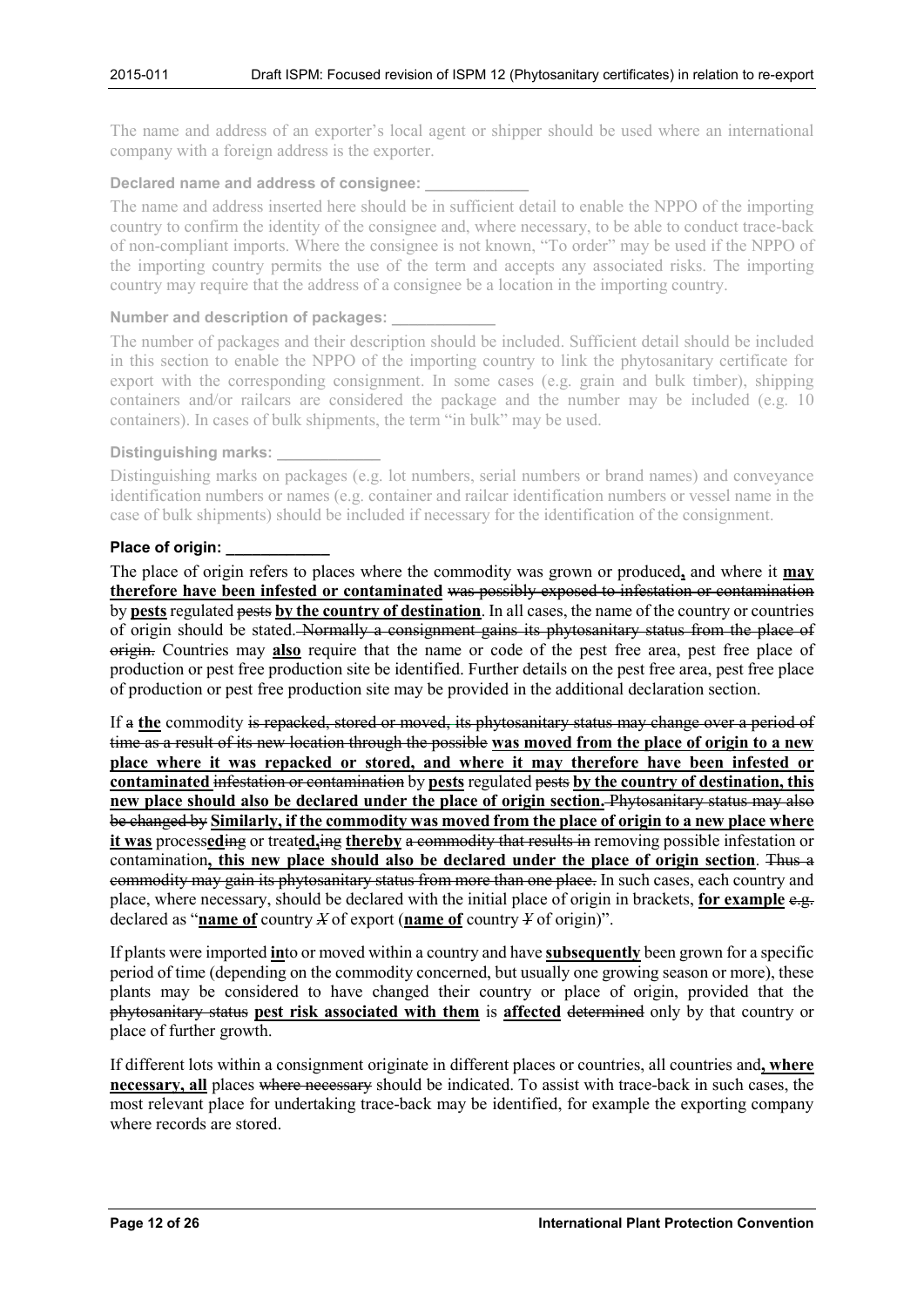#### **Declared means of conveyance: \_\_\_\_\_\_\_\_\_\_\_\_**

This section refers to how the commodity **consignment** is transported when leaving the certifying country. Terms such as "ocean vessel", "boat", "aircraft", "road", "truck", "rail", "mail" and "carried by hand" may be used. The ship's name and voyage number or the aircraft's flight number may be included if known. The means of conveyance is generally as declared by the exporter. Often this will be only the first means of conveyance used directly after issuance of the phytosanitary certificate for export. Consignments frequently move in such a way that the means of conveyance can change, for example a container that is transferred from a ship to a truck. If the distinguishing marks identify the consignment, it is sufficient to declare only the first means of conveyance. This is then not necessarily the means of conveyance used when arriving in the country of import.

#### **Declared point of entry: \_\_\_\_\_\_\_\_\_\_\_\_**

This should be the first point of arrival in the country of destination, or if not known, the country name. Where the consignment transits through another country this may need to be recorded if the country of transit has phytosanitary requirements for transiting consignments. The entry point of the country of transit, or if not known the country name, should be noted in brackets.

The point of entry is declared by the exporter at the time of issuance of the phytosanitary certificate for export. This point of entry may change for various reasons, and entry into the country at a place other than the declared point of entry should not normally be considered as non-compliance. However, when the NPPO of the importing country prescribes specified points of entry in its phytosanitary import requirements, then one of the specific points of entry should be declared and the consignment should enter through that point.

#### Name of produce and quantity declared:

This section should be sufficiently descriptive of the commodity and should include the name of the plant, plant product or other regulated article, unit and the quantity as accurately as possible to enable the NPPO of the importing country to verify the contents of the consignment. International codes may be added to facilitate identification (e.g. Customs codes) and internationally recognized units and terms should be used (e.g. metric system). Because different phytosanitary import requirements may apply to the different intended uses (e.g. consumption as compared with propagation) or degree of processing (e.g. fresh as compared with dried), the intended use or degree of processing should be specified. Entries should not refer to trade names, sizes or other commercial terms.

#### **Botanical name of plants: \_\_\_\_\_\_\_\_\_\_\_\_**

The information inserted here should identify plants and plant products using accepted scientific names, at least to genus level but preferably to species level.

It may not be feasible to provide botanical names for certain regulated articles and products of complex composition such as stock feeds. In these cases, the NPPOs of the importing and exporting countries may agree on a suitable common name descriptor, or the words "Not applicable" or "N/A" should be entered.

#### **Certifying statement**

This is to certify that the plants, plant products or other regulated articles described herein have been inspected and/or tested according to appropriate official procedures and are considered to be free from the quarantine pests specified by the importing contracting party and to conform with the current phytosanitary requirements of the importing contracting party, including those for regulated non-quarantine pests.

They are deemed to be practically free from other pests.\* [\*Optional clause]

In most instances specific phytosanitary import requirements exist or regulated pests are specified and the certifying statement on the phytosanitary certificate for export is used to certify conformity with these phytosanitary import requirements.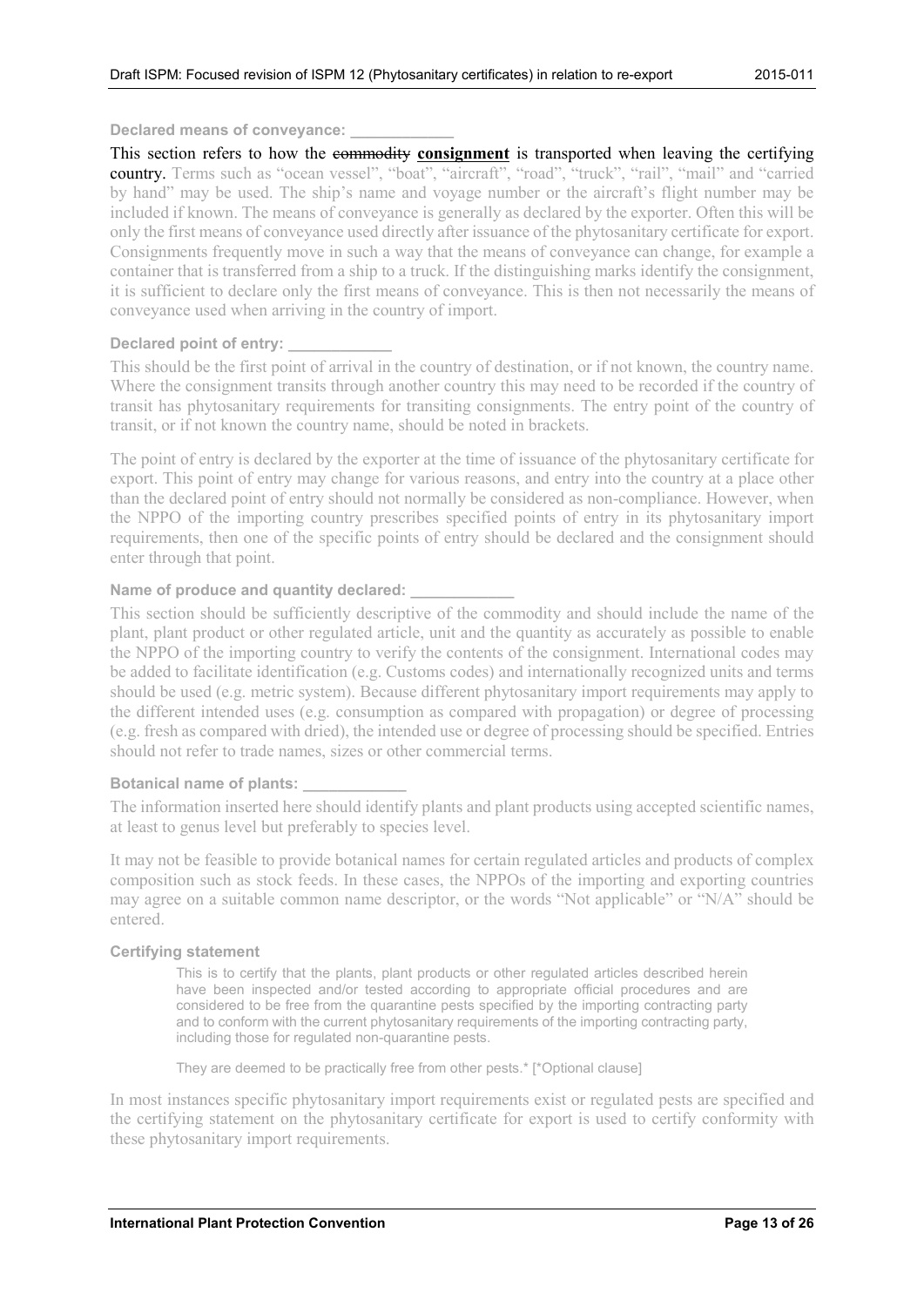In instances where phytosanitary import requirements are not specific, the NPPO of the exporting country may certify the general status of the consignment for any pests believed by it to be of phytosanitary concern.

NPPOs of exporting countries may include the optional clause on their phytosanitary certificate for export. NPPOs of importing countries cannot request that the optional clause be added.

"Appropriate official procedures" refers to procedures carried out by the NPPO or persons authorized by the NPPO for purposes of phytosanitary certification. Such procedures should be in conformity with ISPMs where appropriate. The procedures may be specified by the NPPO of the importing country taking into account any relevant ISPMs.

"Considered to be free from quarantine pests" refers to freedom from pests in numbers or quantities that can be detected by the application of phytosanitary procedures. It should not be interpreted to mean absolute freedom in all cases but rather that quarantine pests are believed not to be present based on the procedures used for their detection or elimination. It should be recognized that phytosanitary procedures have inherent uncertainty and variability, and involve some probability that pests will not be detected or eliminated. This uncertainty and probability should be taken into account in the specification of appropriate procedures.

In some cases where irradiation treatments have been applied, live stages of target pests may be present in the consignment. Providing the treatment has been applied in accordance with ISPM 18 (*Guidelines for the use of irradiation as a phytosanitary measure*) and the appropriate treatment has been applied to achieve the required response, the validity of this part of the certifying statement is not compromised because the detection of live stages of the target pest is not considered as non-compliance.

"Phytosanitary requirements", as provided by the importing country, are officially prescribed conditions to be met in order to prevent the introduction and/or spread of pests. Phytosanitary import requirements should be specified in advance by the NPPO of the importing country in legislation, regulations or elsewhere (e.g. import permits and bilateral and other arrangements).

"Importing contracting party" refers to governments that have adhered to the IPPC.

**------------------------------------------------------------------------------------------**

### **II. Additional Declaration**

Additional declarations provide specific additional information on a consignment in relation to regulated pests **and regulated articles**. Additional declarations should be kept to a minimum and be concise. NPPOs of the importing countries should keep under review the need for additional declarations and they should not require additional declarations with the required wording similar to that already included in the certifying statement on the phytosanitary certificate for export. The text of additional declarations may be specified in phytosanitary regulations, import permits or bilateral agreements. Treatments should not be indicated in this section but in section III of the phytosanitary certificate for export.

Additional declarations should be only those containing specific phytosanitary information required by the NPPO of the importing country or requested by the exporter for future phytosanitary certification purposes and they should not repeat information that is otherwise noted in the certifying statement or in the treatment section. In cases where phytosanitary import requirements allow for several alternative measures, the NPPO of the exporting country should specify in its additional declaration which option has been applied.

Appendix 2 provides examples of text for different types of additional declarations that are often required by NPPOs of importing countries. When NPPOs consider it necessary to require or provide an additional declaration they are encouraged to use the standard wording as provided in Appendix 2.

In the case where an import permit is required by the importing country, the import permit number may be referred to here to assist cross-referencing.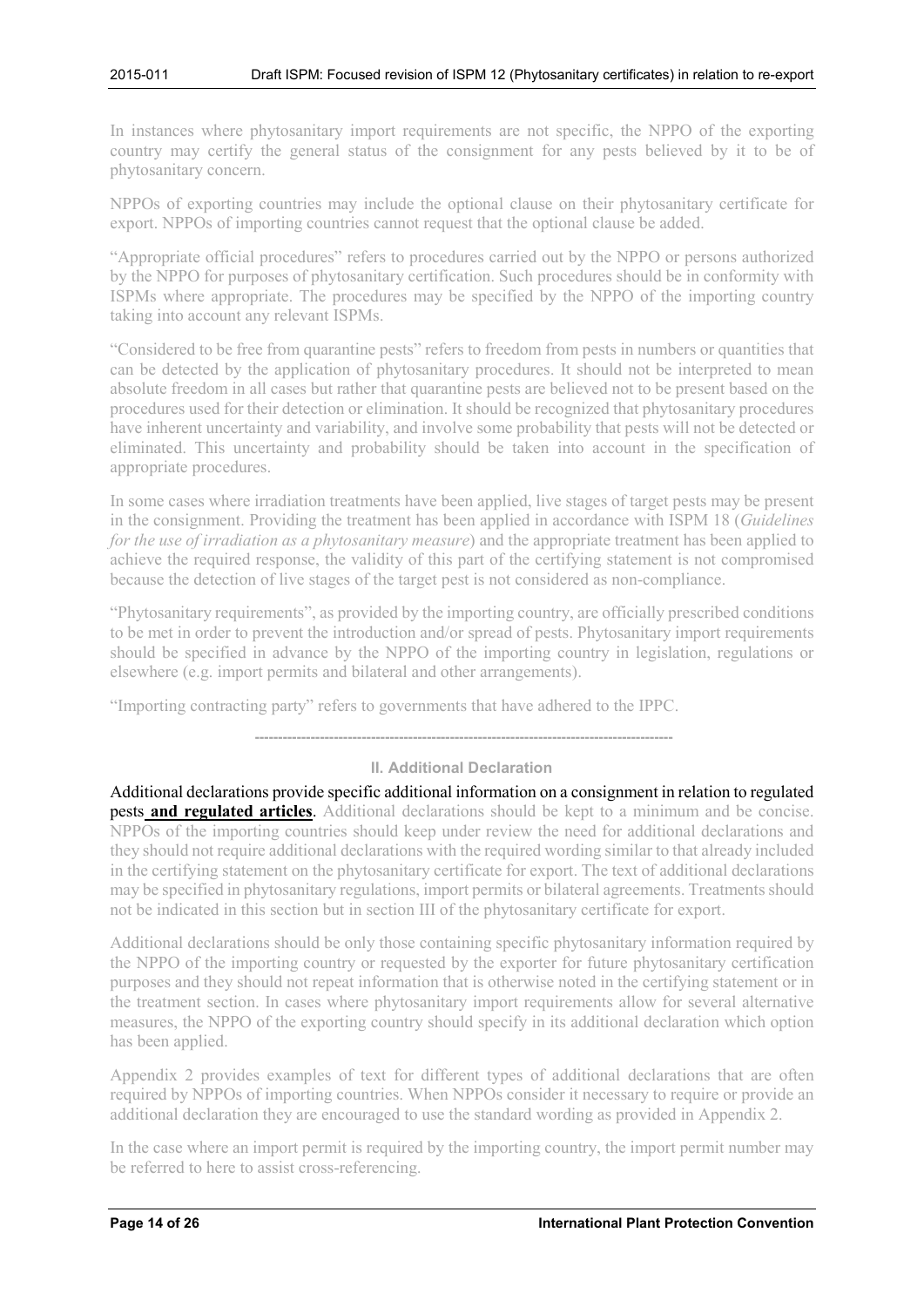Where a phytosanitary certificate for export is issued after **dispatch of** the consignment's dispatch, and if required by the importing country**,** the date of inspection should be added to this section of the phytosanitary certificate for export (see also applicable conditions in section 4).

Where additional official phytosanitary information is included for future phytosanitary certification purposes, such as re-export (see section 4), such information should be presented **in this section** here. This information should be clearly separated from the additional declaration required by the importing country and should follow the added subheading "Additional official phytosanitary information".

**------------------------------------------------------------------------------------------**

### **III. Disinfestation and/or Disinfection Treatment**

Entries should be as follows:

### **Date**

The date that the treatment was applied to the consignment. Months should be written in full so that the month, day and year are not confused.

#### **Treatment**

The type of treatment applied to the consignment (e.g. heat treatment, irradiation).

#### **Chemical (active ingredient)**

The active ingredient of the chemical applied in the treatment.

#### **Duration and temperature**

The duration of the treatment and temperature in the treatment.

#### **Concentration**

The concentration and dosage of the treatment applied.

#### **Additional information**

Any relevant additional information.

Treatments indicated should only be those that are acceptable to the importing country and are performed or initiated (in the case of transit) in the exporting country under supervision or authority of the NPPO of the exporting country to meet the phytosanitary import requirements.

For irradiation treatments, the provisions of ISPM 18 should be considered.

----------------------------------------------------------

#### **Stamp of organization**

The official seal, stamp or mark identifying the issuing NPPO should be included on the phytosanitary certificate for export. The NPPO of the exporting country should normally use a uniform stamp, seal or mark within a country. It should be added by the **authorized** public officer upon completion of the form or may be printed on the phytosanitary certificate for export. Care should be taken to ensure that the stamp, seal or mark does not obscure essential information.

#### **Name of authorized officer, date and signature**

The name of the **authorized** public officer is **should be** printed, typed, stamped or handwritten in legible upper case (capital) letters (where the language allows it). The date is **should** also to be printed, typed, stamped or handwritten in legible upper case (capital) letters (where the language allows it). The names of months should be written in full so that the month, day and year are not confused.

Although sections of the phytosanitary certificate for export may be completed in advance, the date stated should be the date of issuance. Upon request of the NPPO of the importing country, the NPPO of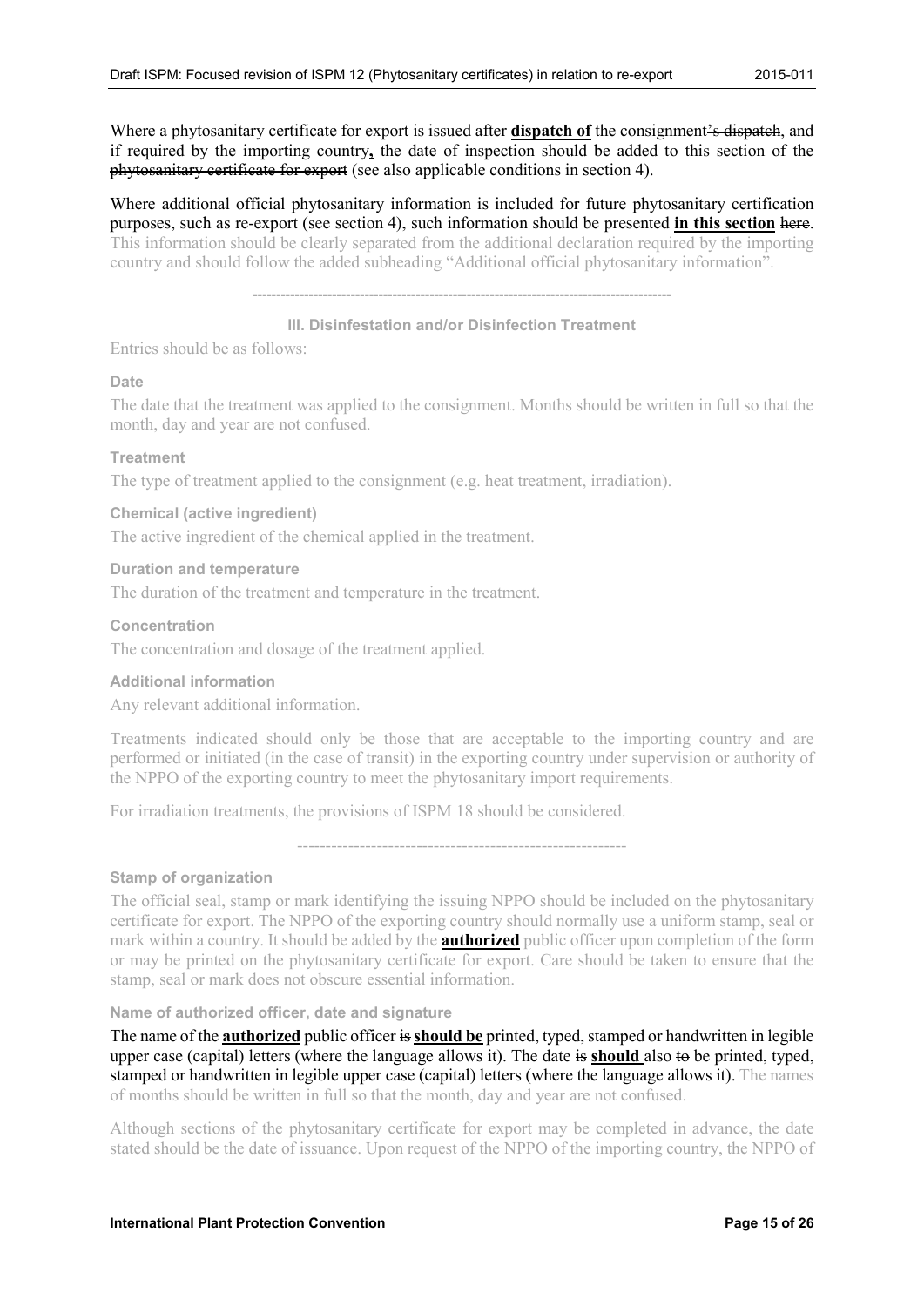the exporting country should be able to verify the authenticity of signatures of authorized public officers. The phytosanitary certificate for export shall be signed only after it is duly completed.

When electronic phytosanitary certificates are issued, the certification data should be authenticated by the issuing NPPO. This authentication process is equivalent to the signature of the authorized public officer and stamp, seal or mark. Authenticated electronic certification data is equivalent to the completed paper document of the phytosanitary certificate for export.

#### **Financial liability statement**

The inclusion of a statement of the financial liability of the NPPO on the phytosanitary certificate for export is optional and at the discretion of the NPPO of the exporting country.

### <span id="page-15-0"></span>**6. Considerations for rRe-eExport sSituations and Transit**

### <span id="page-15-1"></span>**6.1 Considerations for issuing a phytosanitary certificate for re-export**

The phytosanitary certificate for re-export **(see model in Annex 2)** is the same as the phytosanitary certificate for export **(see model in Annex 1)** except for the text covering the certifying statement. In the certifying statement on the phytosanitary certificate for re-export, the NPPO of the country of reexport indicates**,** by inserting ticks in the appropriate boxes**,** whether the phytosanitary certificate for reexport is accompanied by the original phytosanitary certificate or a certified copy **is attached to the phytosanitary certificate for re-export**, whether the consignment has been repacked or not, whether the containers are original or new, and whether an additional inspection has been done.

### **6.1 Considerations for issuing a phytosanitary certificate for re-export**

When a consignment is imported into a country, **and** then **re-**exported to another, the NPPO of the country of re-export, **up**on request by exporters, may issue a phytosanitary certificate for re-export (see model in Annex 2). only if all of the following requirements are met:

- ‐ **All the plants, plant products or other regulated articles of the consignment for re-export have been imported.**
- ‐ **All the plants, plant products or other regulated articles of the consignment for re-export are covered and accompanied by an original phytosanitary certificate (or phytosanitary certificates) for export or a certified copy (or certified copies).**
- ‐ **The plants, plant products or other regulated articles of the consignment for re-export have not been grown, or processed to change their nature, [4](#page-15-3) in the country of re-export.**
- **The consignment has not been infested or contaminated by pests regulated by the country of destination.**

The **In addition to the above requirements, the** NPPO should **only** issue a phytosanitary certificate for re-export only if it is confident that the phytosanitary import requirements **of the country of destination** are met.

# <span id="page-15-2"></span>**6.1.1 Examination of the phytosanitary import requirements of the country of destination**

Before issuing a phytosanitary certificate for re-export, the NPPO should first examine the **phytosanitary import requirements of the country of destination and determine if they can be met.** original phytosanitary certificate or certified copy that accompanied the consignment upon import and determine whether the requirements of the subsequent country of destination are more stringent, the same or less stringent than those certified by the phytosanitary certificate or its certified copies.

<u>.</u>

<span id="page-15-3"></span>**<sup>4</sup> The decisive criterion for judging whether a plant, plant product or other article has been processed to change its nature is the categorization used in the phytosanitary import requirements of the country of destination. If the phytosanitary import requirements for the unprocessed commodity and the processed commodity are the same, then a phytosanitary certificate for re-export may be issued.**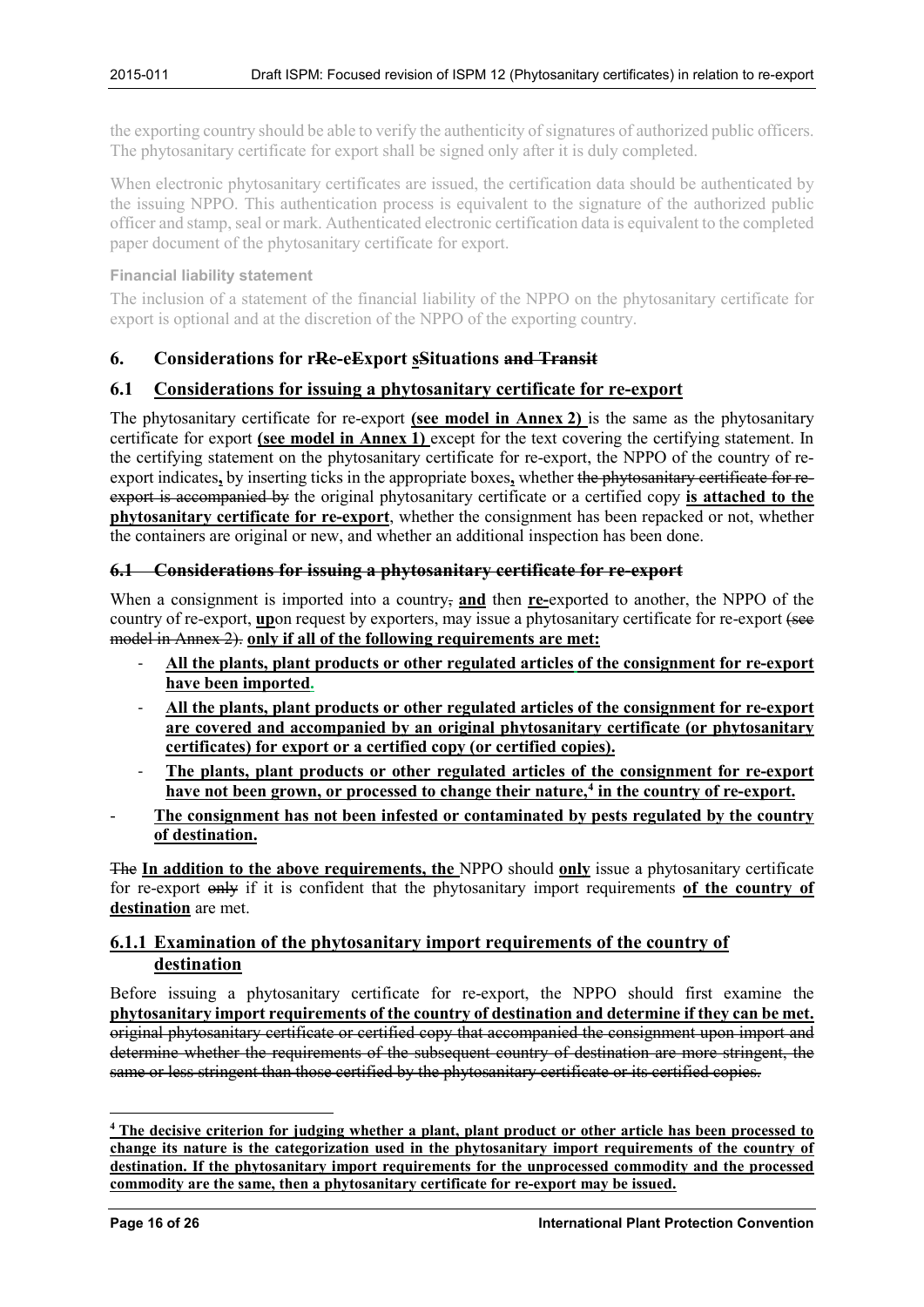If the consignment is repacked or reloaded with its identity being affected or if a risk of infestation or contamination is identified, additional inspection should be carried out. If the consignment is not repacked and the phytosanitary security of the consignment has been maintained, the NPPO of the reexporting country has two options regarding inspection of the consignment for re-export:

- If the phytosanitary import requirements are the same or less stringent, the NPPO of the reexporting country may not need to undertake an additional inspection.
- If the phytosanitary import requirements are different or more stringent, the NPPO of the reexporting country may undertake an additional inspection to ensure that the consignment conforms to the phytosanitary requirements of the importing country where this requirement can be met through inspection.

The country of destination **re-export** may have **not be able to meet some of the** phytosanitary import requirements (e.g. growing season inspection, soil testing) that cannot be fulfilled by **of** the country of re-export **destination**. **However** In such cases, the country of re-export may still be able to issue a phytosanitary certificate for export or phytosanitary certificate for re-export if:

- *either* particular information on compliance **with such requirements** has been included or declared on the phytosanitary certificate for export by the country of origin**; or**
- *or* an alternative phytosanitary measure **action** can be **performed by the country of re-export** applied (such as **an additional inspection,** laboratory **a** tests on samples or **a** treatments) that is considered equivalent and in accordance with the phytosanitary import requirements of the country of destination.

# <span id="page-16-0"></span>**6.1.2 Repacking, reloading, storing, splitting or combining consignments**

**A** Re-export phytosanitary certificat**e for re-export** ion may still be **issued** performed if the consignment has been **repacked, reloaded,** stored, split up, or combined with other **imported** consignments or repackaged, provided that it has not been exposed to infestation or contamination by pests **regulated by the country of destination. If a risk of infestation or contamination is identified, an additional inspection or a test should be carried out to verify that the consignment has not been infested or contaminated by pests regulated by the country of destination**.

If the consignment is split up and the resulting consignments are re-exported separately **to one or multiple countries**, then phytosanitary certificates for re-export and certified copies of the **original** phytosanitary certificate from the country of **for** export will be required to **should** accompany all such consignments.

Where **imported** consignments are combined, **the original phytosanitary certificates for export or certified copies of these must be available for all the regulated articles forming part of** all the relevant parts added to these **the** consignments **for re-export, and all those articles** must be available and meet the same phytosanitary import requirements **of the country of destination**.

# <span id="page-16-1"></span>**6.1.3 General considerations**

When **By issuing** a phytosanitary certificate for re-export is issued, the NPPO of the re-exporting country **is** provid**ing**es assurance **to the country of destination** related to the handling (e.g. splitting, combining, **re**packing, **reloading,** stor**ing**age) of the consignment in the country of re-export.

Additional declarations on phytosanitary certificates for re-export**,** where required**,** should be based on the activities of the NPPO of the country of re-export. Additional declarations from the original phytosanitary certificate or certified copies should not be transferred to phytosanitary certificates for reexport.

The phytosanitary certificate for re-export shall be signed only after it is duly completed.

The original phytosanitary certificate **for export** or **a**its certified copy should accompany the consignment together with the phytosanitary certificate for re-export.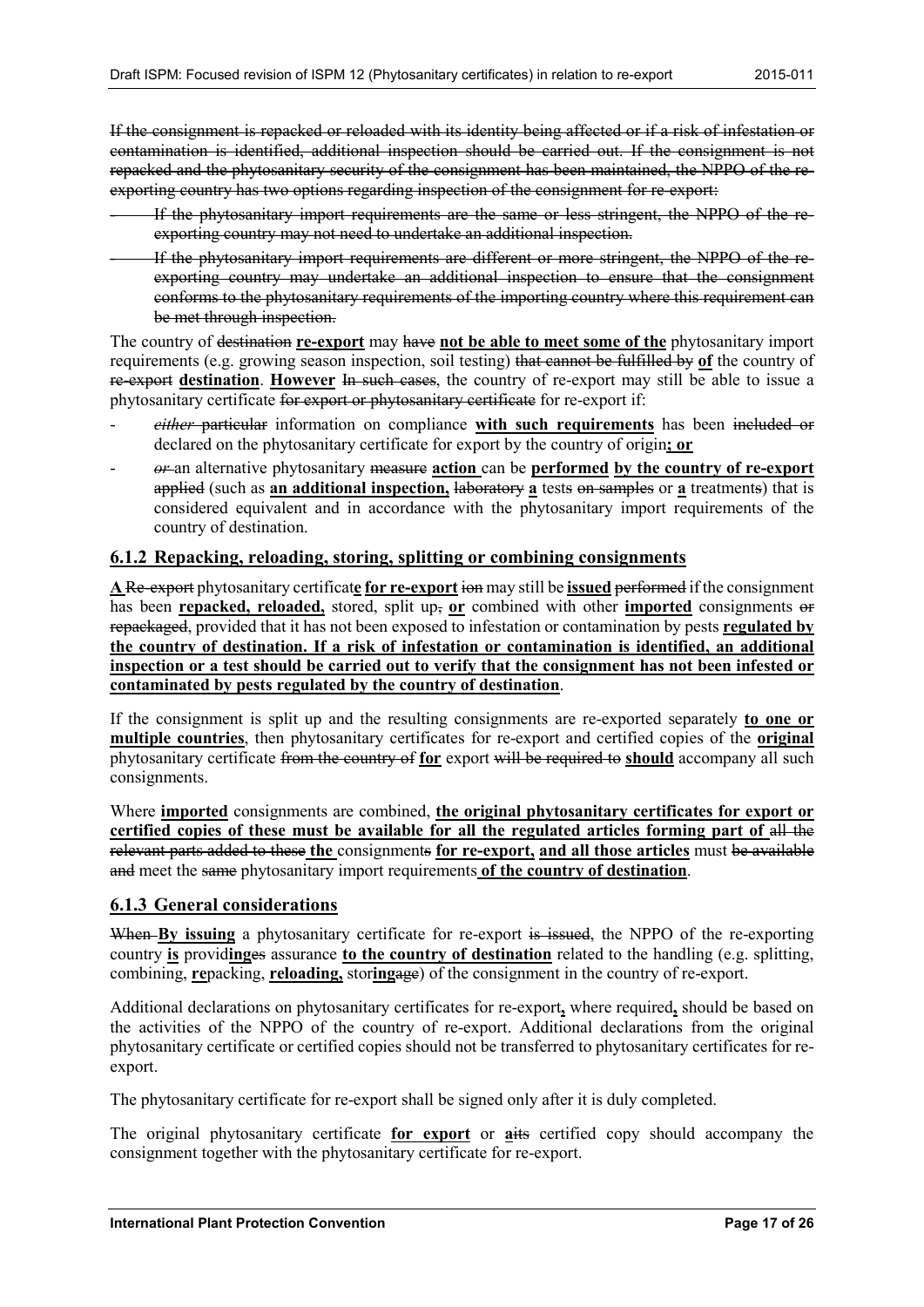**In the case of consignments re-exported multiple times, all the original phytosanitary certificates for re-export or certified copies of these should also accompany the consignment. The phytosanitary certificate number indicated in the certifying statement of the phytosanitary certificate for re-export should be the number of the phytosanitary certificate issued by the NPPO of the most recent country of re-export.**

# <span id="page-17-0"></span>**6.2 Considerations for issuing a phytosanitary certificate for export in certain reexport cases**

**In those cases where one or more of the requirements set out in section 6.1 for issuing a phytosanitary certificate for re-export cannot be met, a phytosanitary certificate for re-export should not be issued.** If the identity of plants, plant products or other regulated articles in the consignment has not been maintained or the consignment has been subjected to the risk of infestation, or the commodity has been processed to change its nature, no phytosanitary certificate for re-export should be issued.

**Instead, t**The NPPO of the country of re-export, **up**on request by exporters, may carry out **inspection, testing, treatment or another** appropriate phytosanitary **action,** procedures and if the NPPO is confident that the phytosanitary import requirements **of the country of destination** are met**,** it should **may** issue a phytosanitary certificate for export. The **country** place of origin should still be indicated in brackets **in the place of origin section of** on the phytosanitary certificate for export.

If the NPPO of the country of re-export does not require a phytosanitary certificate for the import of a commodity but the NPPO of the country of destination does, and the phytosanitary import requirements can be fulfilled by visual inspections or laboratory testing of samples, the country of re-export may issue a phytosanitary certificate for export with the country of origin indicated in brackets in the place of origin section of the phytosanitary certificate for export.

**The NPPO of the re-exporting country may attach the original phytosanitary certificate, or a certified copy thereof, if it contains information that was used to complete the phytosanitary certificate for export. In this case, the number of the certificate may be referred to in the additional declaration section of the phytosanitary certificate for export to attest compliance with the phytosanitary import requirements of the country of destination (e.g. growing season inspection, soil testing) that cannot be met by the country of re-export.**

# <span id="page-17-1"></span>**6.3 Other considerations for re-export situations**

When re-exports routinely occur, or are started, suitable procedures for satisfying these the **phytosanitary import** requirements **of both the country of re-export and the country of destination** may be agreed between the NPPOs of the countries of origin and re-export. This may include an exchange of written correspondence between the respective NPPOs on phytosanitary **actions performed** measures applied at **in the country of** origin (e.g. growing season inspection, soil testing) **that** which provides the assurance required for the country of re-export to certify the consignment**s** as required by **in accordance with the phytosanitary import requirements of** the country of destination.

# <span id="page-17-2"></span>**6.27.** Considerations for **t**Transit

If a consignment is in transit through a country, the NPPO of the country of transit is not involved unless risks for the country of transit have been identified (ISPM 25 (*Consignments in transit*)).

If the phytosanitary security of the consignment has been compromised during transit, and the NPPO of the country of transit receives a request to become involved, the NPPO may perform phytosanitary certification for export in accordance with the provisions described in this standard.

A change of means of conveyance during transit or the transport of two or more consignments in one conveyance should not be considered a reason to issue phytosanitary certificates unless the phytosanitary security of the consignment is compromised.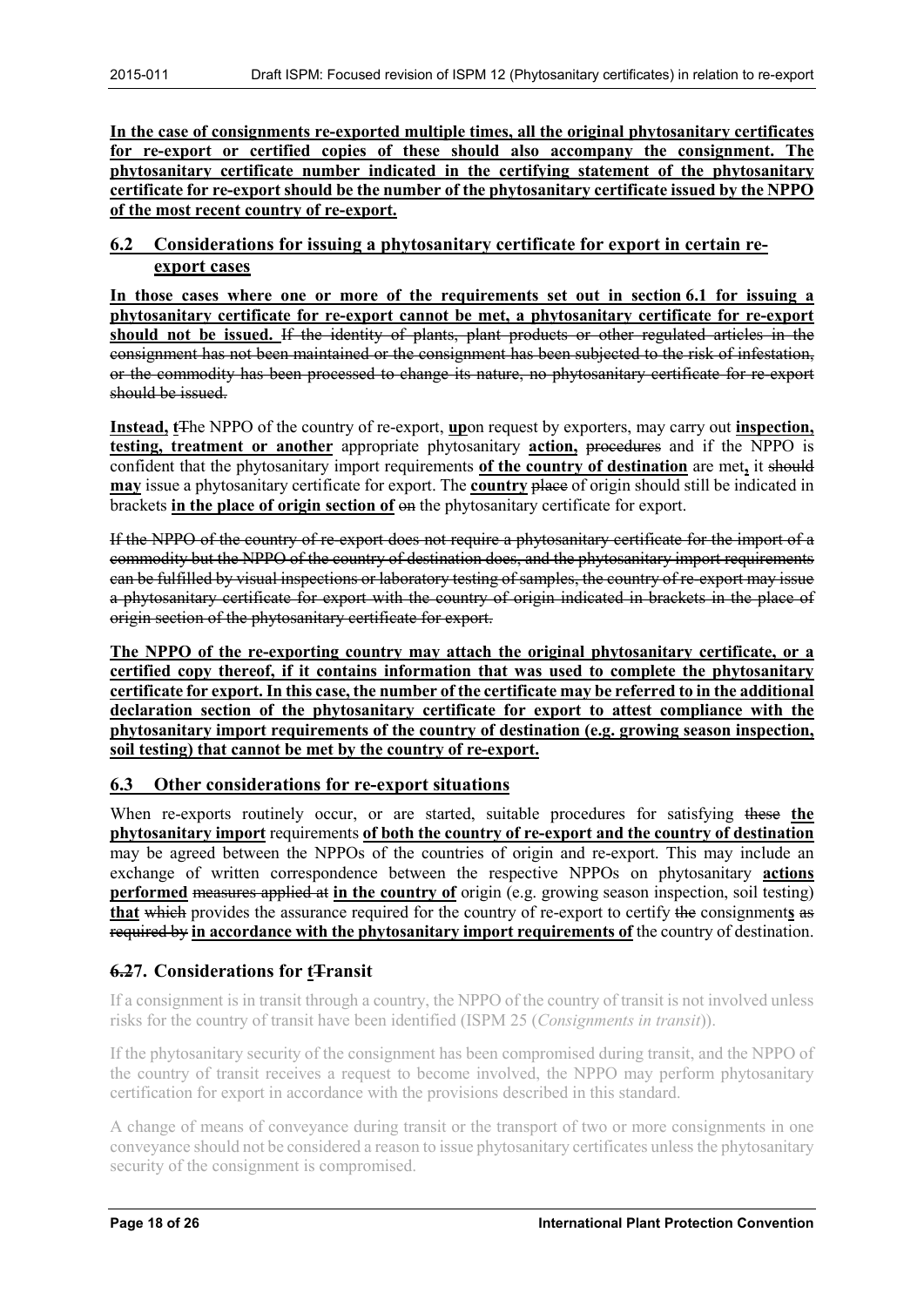Importing countries may have specific phytosanitary import requirements (e.g. require seals, specific packaging) addressed to the country of export for the import of consignments to be moved in transit through other countries if specific risks have been identified.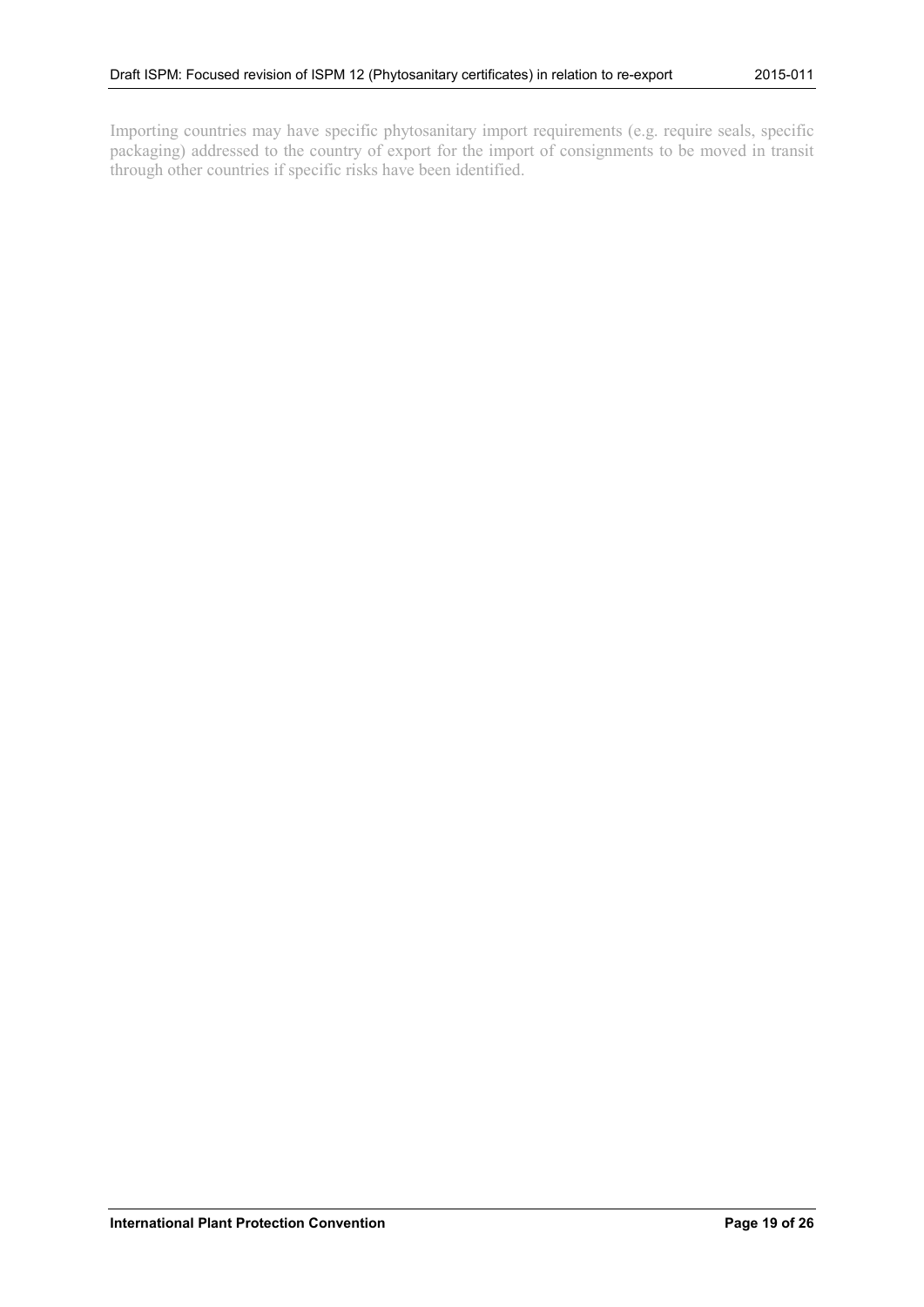This annex is a prescriptive part of the standard.

## <span id="page-19-0"></span>**ANNEX 1: Model phytosanitary certificate for export**

*Original annexed to the IPPC]*

| Plant Protection Organization of        |  |
|-----------------------------------------|--|
| TO: Plant Protection Organization(s) of |  |

**I. Description of Consignment**

| Declared means of conveyance:          |
|----------------------------------------|
| Declared point of entry: _______       |
| Name of produce and quantity declared: |
| Botanical name of plants:              |

This is to certify that the plants, plant products or other regulated articles described herein have been inspected and/or tested according to appropriate official procedures and are considered to be free from the quarantine pests specified by the importing contracting party and to conform with the current phytosanitary requirements of the importing contracting party, including those for regulated nonquarantine pests.

They are deemed to be practically free from other pests.\*

#### **II. Additional Declaration**

Enter text here]

### **III. Disinfestation and/or Disinfection Treatment**

|  | Additional information <b>Additional Contract of Additional Contract of Additional Contract of Additional Contract of Additional Contract of Additional Contract of Additional Contract of Additional Contract of Additional Con</b> |             |
|--|--------------------------------------------------------------------------------------------------------------------------------------------------------------------------------------------------------------------------------------|-------------|
|  |                                                                                                                                                                                                                                      |             |
|  |                                                                                                                                                                                                                                      |             |
|  | (Stamp of Organization) Name of authorized officer [19] Name of authorized officer                                                                                                                                                   |             |
|  |                                                                                                                                                                                                                                      |             |
|  |                                                                                                                                                                                                                                      | (Signature) |
|  |                                                                                                                                                                                                                                      |             |
|  | No financial liability with respect to this certificate shall attach to _____________ (name of Plant<br>Protection Organization) or to any of its officers or representatives.*                                                      |             |

\*Optional clause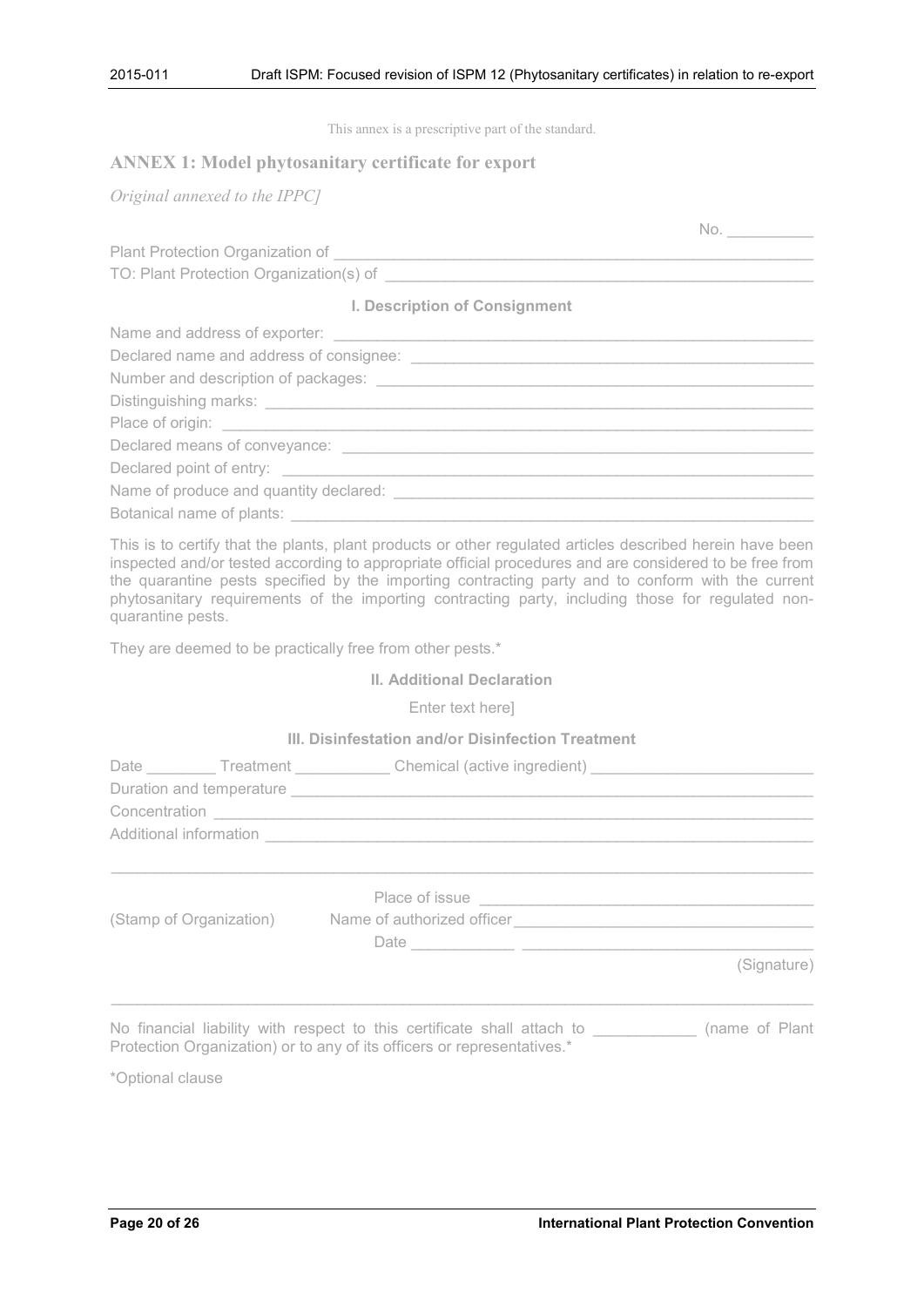|  | This annex is a prescriptive part of the standard. |  |  |
|--|----------------------------------------------------|--|--|
|  |                                                    |  |  |

# <span id="page-20-0"></span>**ANNEX 2: Model phytosanitary certificate for re-export**

*[Original annexed to the IPPC]*

| Plant Protection Organization of        | (contracting party of re-export)   |
|-----------------------------------------|------------------------------------|
| TO: Plant Protection Organization(s) of | (contracting party(ies) of import) |

**I. Description of Consignment**

| Name of produce and quantity declared: Name of products |
|---------------------------------------------------------|
| Botanical name of plants: _________________             |
|                                                         |

| This is to certify that the plants, plant products or other regulated articles described above                                                                                                                                 |                                                                          |               |
|--------------------------------------------------------------------------------------------------------------------------------------------------------------------------------------------------------------------------------|--------------------------------------------------------------------------|---------------|
| were imported into (contracting party of re-export)                                                                                                                                                                            | from                                                                     | (contracting) |
| party of origin) covered by Phytosanitary certificate No. , *original $\Box$ certified true copy $\Box$ of                                                                                                                     |                                                                          |               |
| which is attached to this certificate; that they are packed $\Box$ repacked $\Box$ in original $\Box$ *new $\Box$ containers,                                                                                                  |                                                                          |               |
| that based on the original phytosanitary certificate $\Box$ and additional inspection $\Box$ , they are considered                                                                                                             |                                                                          |               |
| to conform with the current phytosanitary requirements of the importing contracting party, and that during                                                                                                                     |                                                                          |               |
| storage in the storage of the storage of the storage of the storage of the storage of the storage of the storage of the storage of the storage of the storage of the storage of the storage of the storage of the storage of t | (contracting party of re-export), the consignment has not been subjected |               |
| to the risk of infestation or infection.                                                                                                                                                                                       |                                                                          |               |

\*Insert tick in appropriate  $\square$  boxes

# **II. Additional Declaration**

[Enter text here]

#### **III. Disinfestation and/or Disinfection Treatment**

|                    | Date __________ Treatment _____________ Chemical (active ingredient) __________________                                                                                                                                                                                                                                                                       |
|--------------------|---------------------------------------------------------------------------------------------------------------------------------------------------------------------------------------------------------------------------------------------------------------------------------------------------------------------------------------------------------------|
|                    | Place of issue <b>contract to the contract of the contract of the contract of the contract of the contract of the contract of the contract of the contract of the contract of the contract of the contract of the contract of th</b><br>(Stamp of Organization) Name of authorized officer Change and Changes and Changes and Changes and Changes and<br>Date |
| <i>**</i> Optional | (Signature)<br>No financial liability with respect to this certificate shall attach to _____________ (name of Plant<br>Protection Organization) or to any of its officers or representatives.**<br>clause                                                                                                                                                     |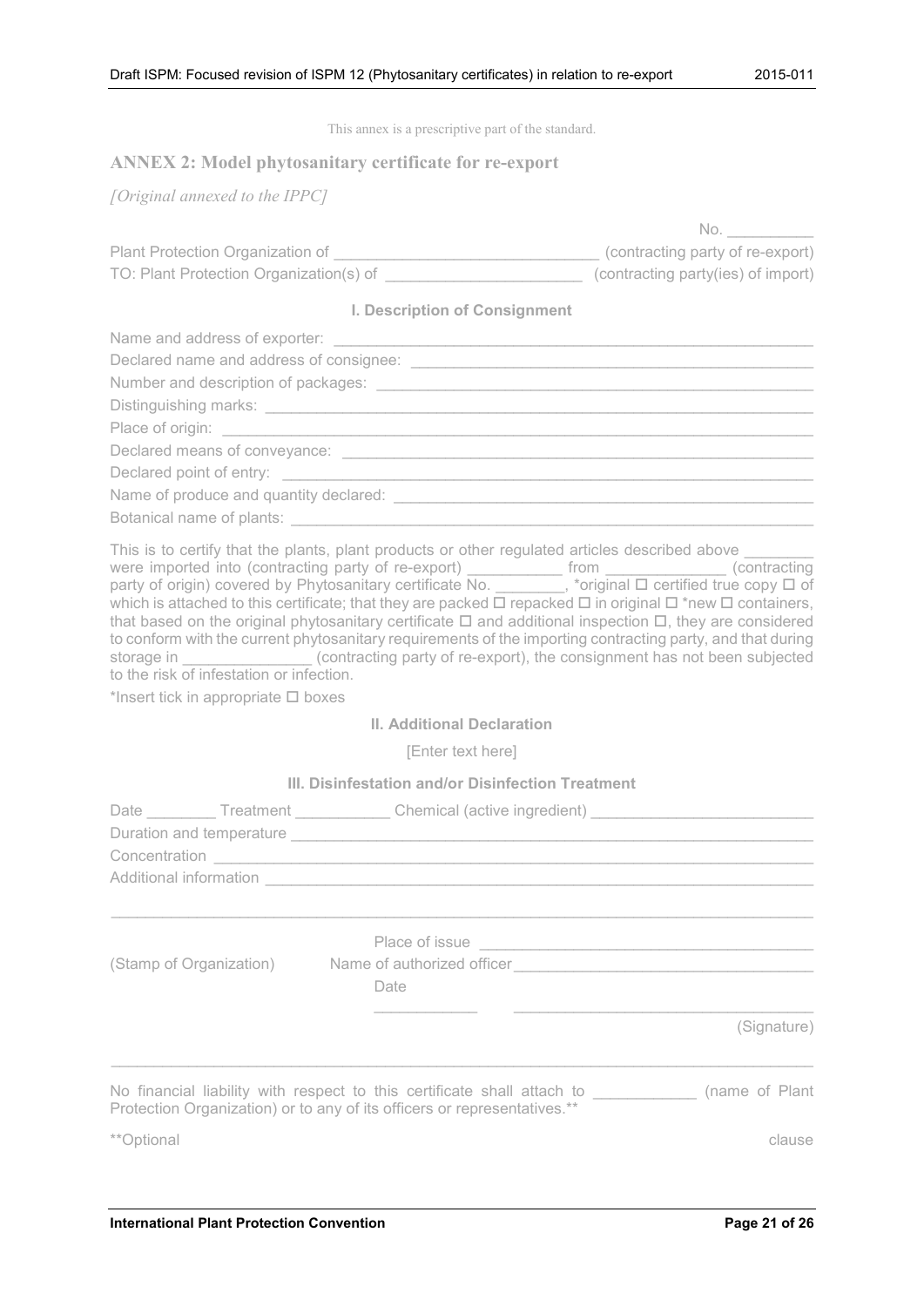This appendix was adopted by the Ninth Session of the Commission on Phytosanitary Measures in April 2014. This appendix is for reference purposes only and is not a prescriptive part of the standard.

# <span id="page-21-0"></span>**APPENDIX 1: Electronic phytosanitary certificates, information on standard XML schemas and exchange mechanisms (2014)**

### <span id="page-21-1"></span>**Introduction**

Electronic phytosanitary certificates are the electronic equivalents of phytosanitary certificates in paper form and may be used if they are accepted by the national plant protection organization (NPPO) of the importing country. When electronic phytosanitary certificates are issued by the NPPO of the exporting or re-exporting country, they should be made directly available to the NPPO of the importing country.

All the requirements and procedures in this standard apply to electronic phytosanitary certificates.

When using electronic phytosanitary certificates, NPPOs should develop a system for the issuance, transmission and receipt of electronic phytosanitary certificates that uses Extensible Markup Language (XML), standardized message structure and contents, and standardized exchange protocols.

<span id="page-21-4"></span>This appendix provides guidance on these elements and refers to a page on the IPPC website<sup>[5](#page-21-5)</sup> that provides links to further details – both IPPC and external websites and documents – on the information contained in this appendix. These links are referred to in the text as "*Link 1*", "*Link 2*" and so forth.

The system should include the following harmonized components to generate electronic phytosanitary certificates.

### <span id="page-21-2"></span>**1. XML mMessage sStructure**

NPPOs should use the World Wide Web Consortium's (WC3) XML (*Link 1*) for exchange of electronic phytosanitary certification data.

The phytosanitary XML message structure is based on the United Nations Centre for Trade Facilitation and Electronic Business (UN/CEFACT) Sanitary and Phytosanitary (SPS) XML schema (*Link 2*) and on XML data mapping, which indicates where the phytosanitary certification data should be placed in the XML schema.

The phytosanitary XML data mapping enables the generation of an electronic phytosanitary certificate for export (*Link 3*) and an electronic phytosanitary certificate for re-export (*Link 4*).

# <span id="page-21-3"></span>**2. XML sSchema cContents**

To facilitate automatic electronic communication and processing of phytosanitary certification data, NPPOs are encouraged to use standardized (harmonized) terms, codes and text for the data elements associated with the XML message for electronic phytosanitary certificates.

The use of free (i.e. non-standardized) text should be limited when appropriate codes are available.

For dates and country names, harmonized text is available and no free text is anticipated to be required.

For scientific names of plants and pests, consignment description, treatments, additional declarations and points of entry, extensive lists of harmonized terms, codes and text are being developed and will be available. Free text may be inserted if the appropriate term, text or value does not appear in the lists.

The process for maintaining and updating the lists of harmonized terms is being developed and will be described on the IPPC website<sup>5</sup> NPPOs will be requested to submit proposals for new harmonized terms using this process.

<u>.</u>

<span id="page-21-5"></span><sup>[341]&</sup>lt;sup>5</sup> <http://www.ippc.int/en/ephyto/ephyto-technical-information/>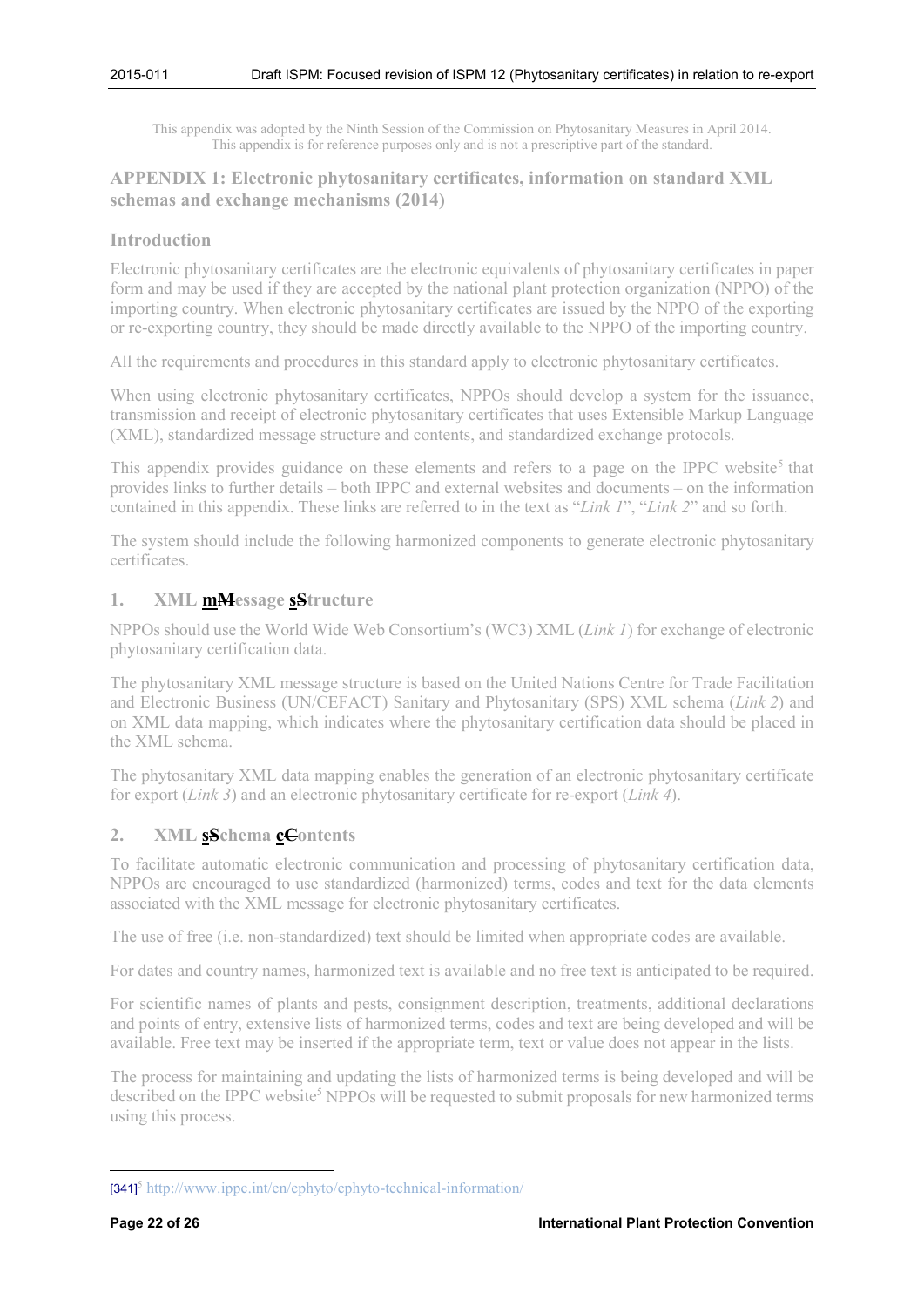For data elements other than those above, no harmonization of terms and text is needed and therefore free text may be entered.

Further details on the information to be entered for the data elements in the XML message are provided in the following subsections.

# <span id="page-22-0"></span>**2.1 Country names**

For the names of countries (i.e. the country of origin, export, re-export, transit and destination) it is encouraged that the two-letter country codes of the International Organization for Standardization (ISO) (*Link 6*) be used.

# <span id="page-22-1"></span>**2.2 Scientific names of plants and pests**

For the scientific names of the plants in the consignment, the plants from which plant products were derived, and the regulated pests, the use of the database of scientific names (*Link 7*) is encouraged.

# <span id="page-22-2"></span>**2.3 Description of consignment**

The type of commodity and the type of packaging should be included in the description of the consignment. It is encouraged that the commodity be described using IPPC commodity terminology (*Link 8*). It is also encouraged that the type of packaging be described using the United Nations Economic Commission for Europe (UNECE) Recommendation 21 (*Link 9*).

Other elements of the description of the consignment may include, where possible:

- weight, volume and height (which is encouraged to be described using UNECE Recommendation 20 (*Link 10*))
- declared means of conveyance (which is encouraged to be described using UNECE Recommendation 19 (*Link 15*))
- declared point of entry and country name (which is encouraged to be described using the United Nations Code for Trade and Transportation Locations (UN/LOCODE) (*Link 14*))*.*

# <span id="page-22-3"></span>**2.4 Treatments**

It is encouraged that treatment types be specified using the IPPC's harmonized terms for treatment types (*Link 11*). Active ingredients are encouraged to be specified using the pesticide index of the Codex Alimentarius (*Link 12*). Other parameters (e.g. concentration, dosage, temperature, and duration of exposure) are encouraged to be described using UNECE Recommendation 20 (*Link 10*).

# <span id="page-22-4"></span>**2.5 Additional declarations**

Recommended standardized wording for additional declarations is provided in Appendix 2 and it is encouraged to be described using IPPC codes for additional declarations (*Link 13*). Free text may be used to supplement the additional declarations indicated on the IPPC website or to describe additional declarations that have not been standardized.

# <span id="page-22-5"></span>**2.6 Name of authorized officer**

The name of the authorized officer issuing the electronic phytosanitary certificates should be included in each types of electronic phytosanitary certificate.

# <span id="page-22-6"></span>**3. Secure dData eExchange mMechanisms**

NPPOs are responsible for the security of their national information technology (IT) system used for generating electronic phytosanitary certificates.

During transmission, the data should be encrypted to ensure that the electronic exchange of the electronic phytosanitary certification data between NPPOs is secure and authenticated. NPPOs should use a secure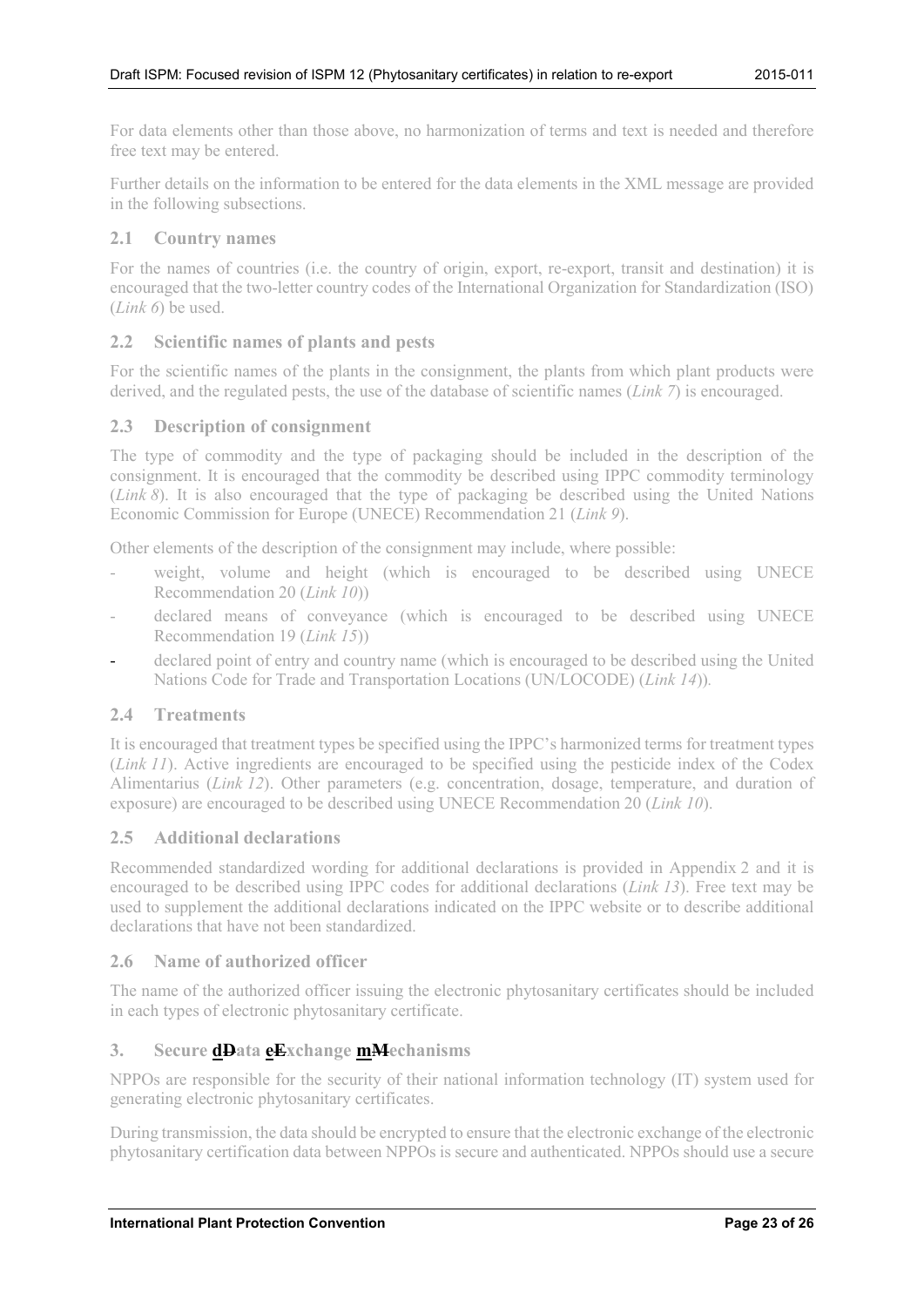protocol with a minimum 128-bit encryption. Before transmission, the electronic phytosanitary certification data may be subjected to additional encryption that remains intact after transmission.

Transmission of data over the Internet from the NPPO of the exporting country to the NPPO of the importing country should be performed using secure IT mechanisms (e.g. Simple Object Access Protocol (SOAP), Secure/Multipurpose Internet Mail Extensions (S/MIME), File Transfer Protocol (FTP), Representative State Transfer (REST)) using systems that are mutually compatible.

The NPPO of the exporting country should make available to the exporter the actual electronic phytosanitary certificate number for the consignment.

Communication on the status of the message exchange between NPPOs should follow UN/CEFACT recommended standard messages.

NPPOs are responsible for developing and maintaining their systems for exchanging electronic phytosanitary certification data. In cases where an exchange mechanism is suspended due to maintenance or unexpected system failure, the NPPO should notify other NPPOs as soon as possible.

# <span id="page-23-0"></span>**4. Electronic pPhytosanitary cCertificate for rRe-export**

In paper-only systems, the original phytosanitary certificate for export or its certified copy should be available as an attachment to the phytosanitary certificate for re-export. In the situation where paper and electronic phytosanitary certificates are both in use, the following requirements should be met.

# <span id="page-23-1"></span>**4.1 Electronic phytosanitary certificate for re-export with original phytosanitary certificate for export in electronic form**

When both the phytosanitary certificate for export and the phytosanitary certificate for re-export are in electronic form, the electronic phytosanitary certificate for export should be attached electronically to the electronic phytosanitary certificate for re-export.

# <span id="page-23-2"></span>**4.2 Electronic phytosanitary certificate for re-export with original phytosanitary certificate in paper form**

When the original phytosanitary certificate for export is in paper form and the phytosanitary certificate for re-export is in electronic form, a scan of the original phytosanitary certificate for export (in PDF or other non-editable format) should be attached to the electronic phytosanitary certificate for re-export.

# <span id="page-23-3"></span>**4.3 Paper phytosanitary certificate for re-export with original phytosanitary certificate in electronic form**

When the original phytosanitary certificate for export is in electronic form and the phytosanitary certificate for re-export is in paper form, the electronic phytosanitary certificate for export should be printed and validated by the NPPO of the country of re-export by stamping, dating and countersigning. The printed version of the electronic phytosanitary certificate for export becomes a certified copy and should then, in paper form, be attached to the phytosanitary certificate for re-export.

# <span id="page-23-4"></span>**5. Management of eElectronic pPhytosanitary cCertificates iIssued by NPPOs**

# <span id="page-23-5"></span>**5.1 Retrieval issues**

If the NPPO of the importing country is unable to retrieve the electronic phytosanitary certificates, the NPPO of the exporting country should resubmit the original electronic phytosanitary certificates at the request of the NPPO of the importing country.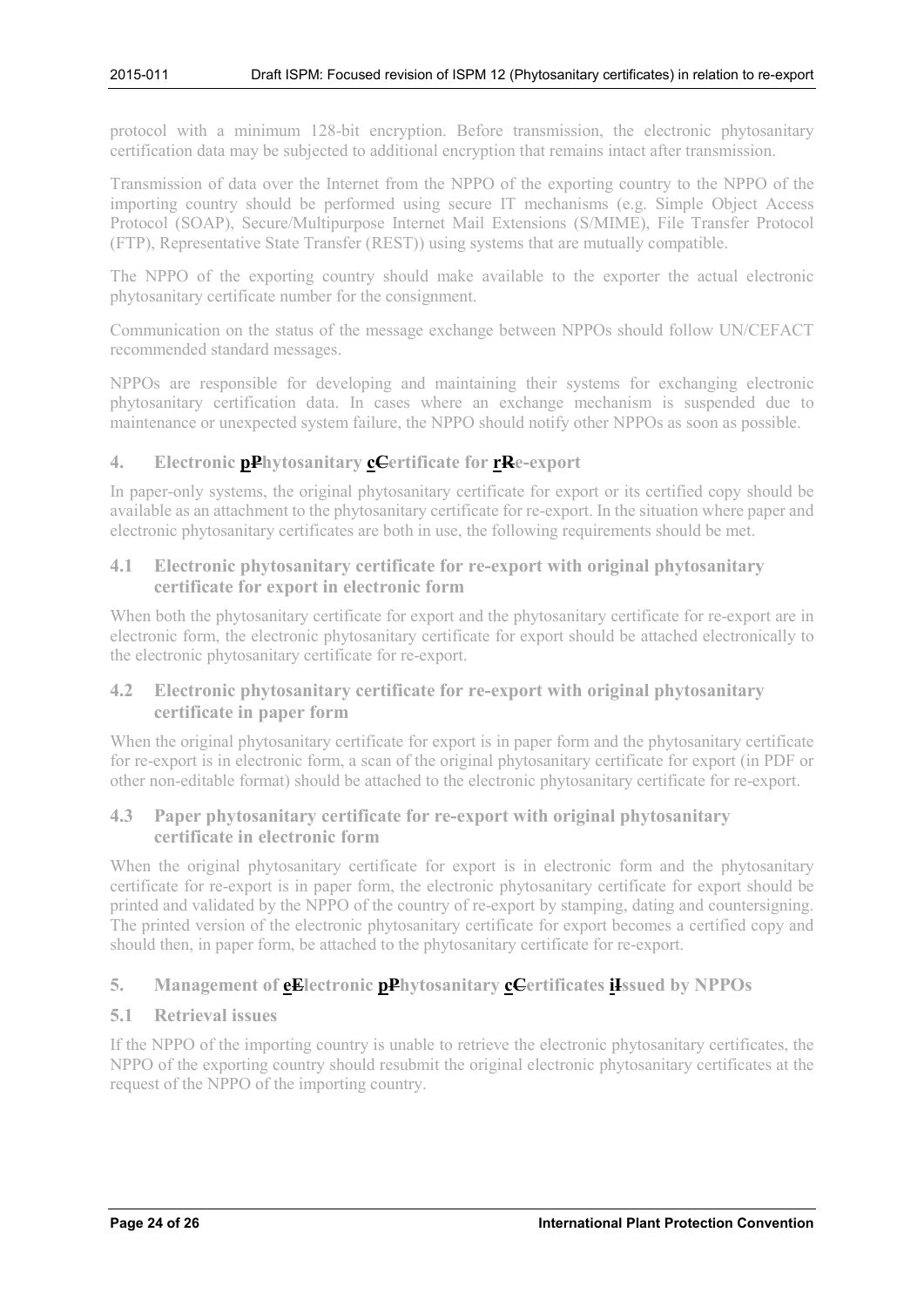### <span id="page-24-0"></span>**5.2 Alteration and replacement**

If any of the information in electronic phytosanitary certificates needs to be altered after their issuance, the original electronic phytosanitary certificates should be revoked and replacement electronic phytosanitary certificates (*Link 5*) with alterations should be issued as described in this standard.

### <span id="page-24-1"></span>**5.3 Cancelled dispatch**

If the NPPO of the exporting country becomes aware of a consignment that is not dispatched after the issuance of electronic phytosanitary certificates, the NPPO of the exporting country should revoke the associated electronic phytosanitary certificates.

# <span id="page-24-2"></span>**5.4 Certified copy**

Certified copies of electronic phytosanitary certificates are printouts of the electronic phytosanitary certification data that are validated (stamped, dated and countersigned) by an NPPO attesting the authenticity of the data.

The printouts should be in the format that follows the standardized wording provided by the IPPC model phytosanitary certificates and recognized as phytosanitary certificates. However, the printouts may be XML data in XML format if accepted by the NPPO of the importing country.

# <span id="page-24-3"></span>**6. Declared nName and aAddress of cConsignee**

In the case of paper phytosanitary certificates, for "Declared name and address of consignee" the term "To order" may be used in instances where the consignee is not known and the NPPO of the importing country permits use of the term.

With electronic phytosanitary certificates, the consignment information may arrive in the importing country well before the consignment arrives, which will allow pre-entry verification of the electronic phytosanitary certification data.

Instead of using the "To order" option, NPPOs are encouraged to require the electronic phytosanitary certificates to include the name and address of a contact person in the importing country responsible for the consignment.